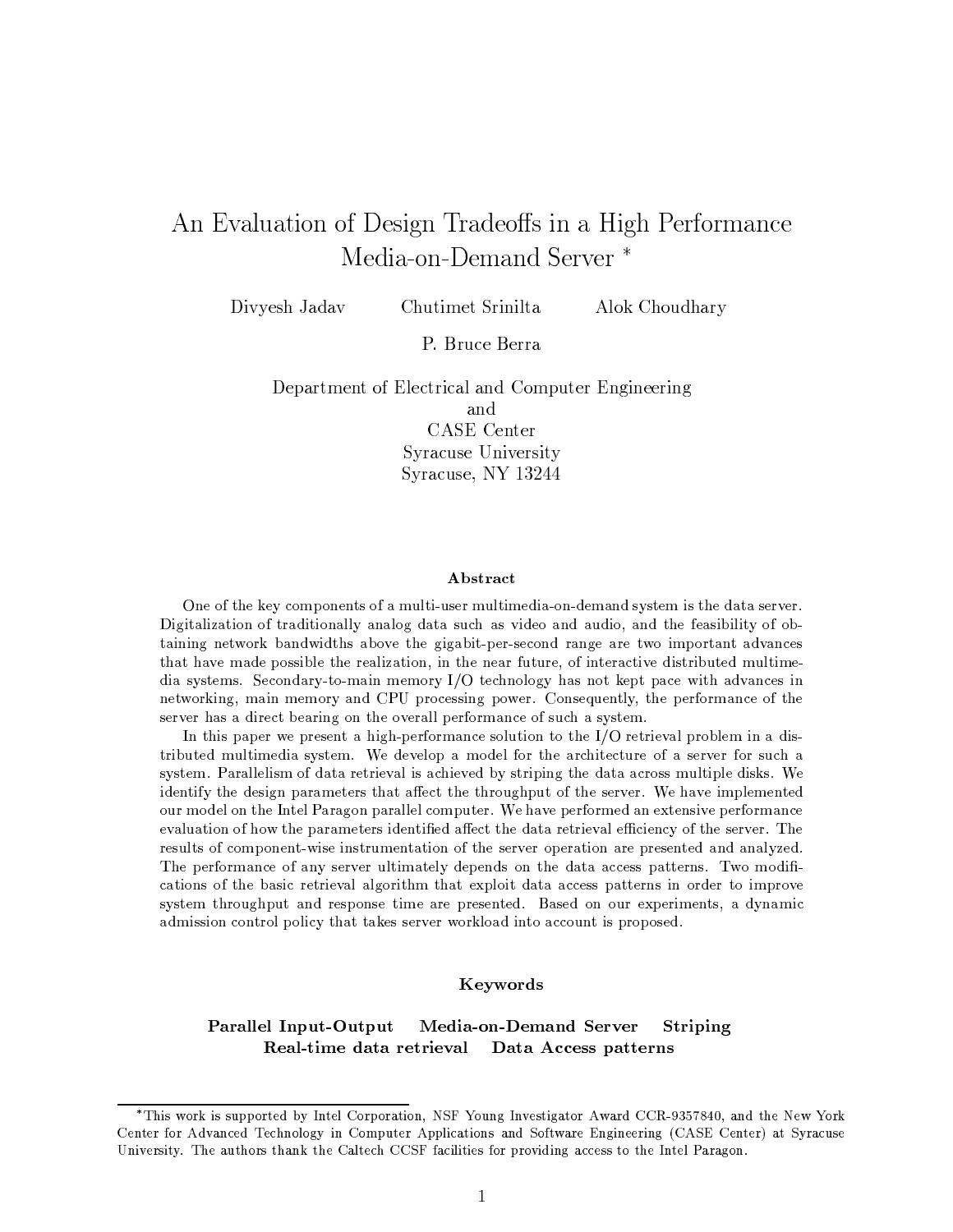### Introduction  $\mathbf 1$

#### Motivation  $1.1$

Digitalization of traditionally analog data such as video and audio, and the feasibility of obtaining networking bandwidths above the gigabit-per-second range are two key advances that have made possible the realization, in the near future, of interactive distributed multimedia systems. A Mul*timedia Information System* requires the integration of communication, storage and presentation mechanisms for diverse data types including text, images, audio and video, to provide a single unified information system  $[BCG+92]$ .

The reason why multimedia data processing is difficult is that such data differs markedly from the unimedia data (text) that conventional computers are built to handle  $\lceil \text{RaV92} \rceil$ :

- Multiple data streams: A multimedia object can consist of text, audio, video and image data. These data types have very different storage space and retrieval rate requirements. The design choices include storing data of the same type together, or storing data belonging to the same *object* together. In either case, multimedia data adds a whole new dimension to the mechanisms used to store, retrieve and manipulate the data.
- Real-time retrieval requirements: Video and audio data are characterized by the fact that they must be presented to the user, and hence retrieved and transported, in real-time. In addition, *compound objects* (objects consisting of more than one media type) usually require two or more data types to be synchronized as the object is played out.
- Large data size: The size of a typical video or audio object is much larger than that of a typical text object. For example, a two hour movie stored in MPEG-1 [Gal91] format requires over 1 gigabytes of storage.

Multimedia information systems have been found to be useful in areas such as education, medicine, entertainment and space research. In this paper, we focus on one such application, *media-on-demand* in a distributed environment. This term refers to making it possible for multiple viewers to retrieve multimedia data in real time. We use video data for our purposes. The implications of such a system on the technology and the infrastructure needed are tremendous. The storage of even a modest hundred movies requires almost a terabyte of storage capacity in the server. Similarly, gigabyte/sec and terabyte/sec bandwidth networks are necessary to carry the movies to the consumers.

In the absence of adequate hardware support, past and present interactive digital multimedia systems have been forced to make compromises such as providing single-user instead of multi-user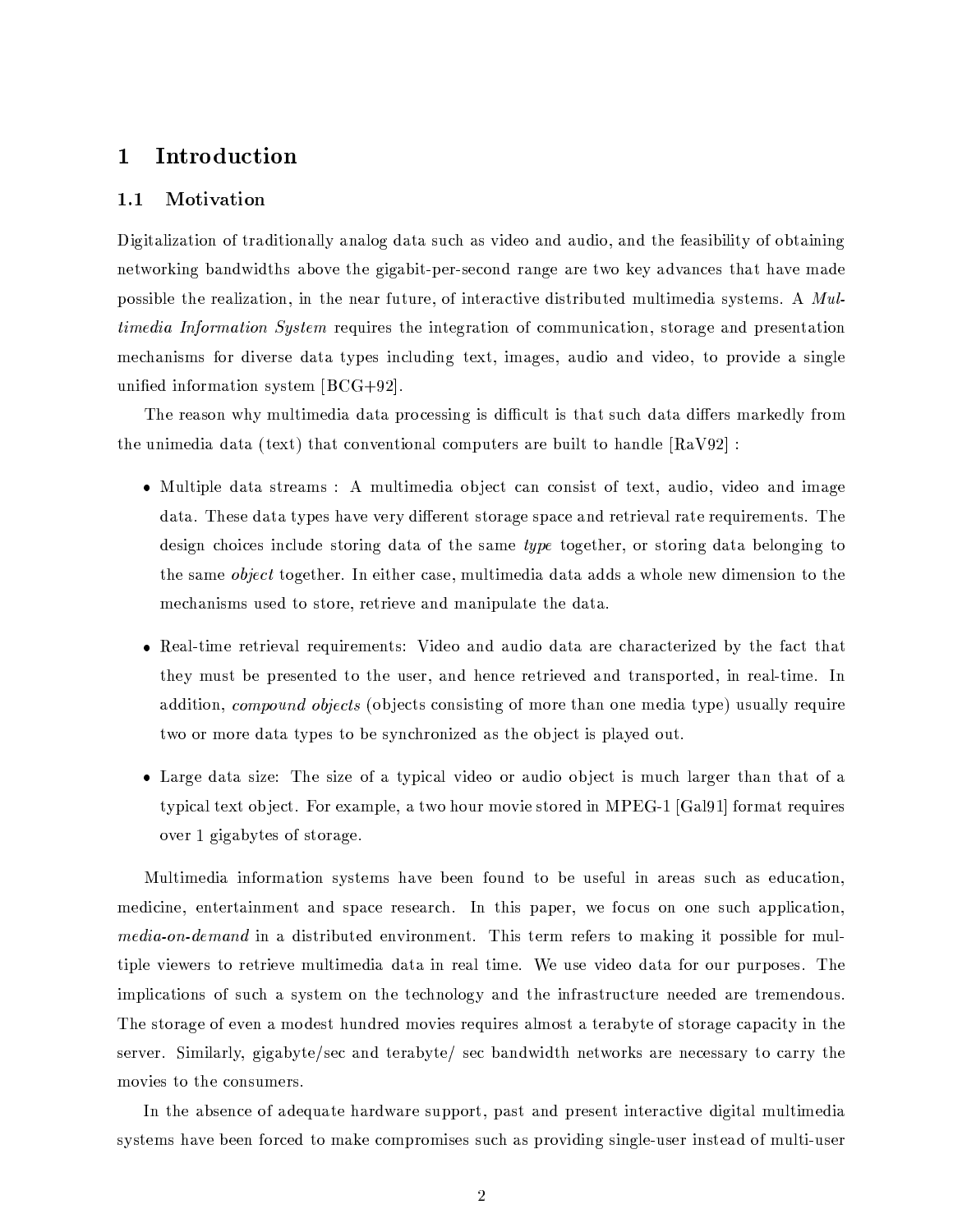support, small-window displays instead of full-screen display of video and image data, the use of lossy compression techniques and low audio/video resolution. Recent advances in underlying hardware technologies, however, obviate the need for such compromises. For example, Asynchronous Transfer Mode (ATM) technology is increasingly becoming the candidate of choice for the highspeed networks capable of carrying multimedia data, as it has the requisite speed and the ability to carry voice and other data in a common format that is equally and equitably efficient for both [Lang4]. Compression and decompression of multimedia data can now be done on the fly at low cost directly in hardware. The capacity of secondary storage is approaching gigabytes/disk, while disk sizes and price/byte of storage decrease. Massively parallel processors of gigaflops CPU capacity and with terabytes of storage space are commercially available.

In spite of these technological advances, there is one bottleneck that plagues the realization of such a system: the speed of data transfer from the secondary data storage to main memory. Secondary to main memory data transfer time in the most popular form of secondary storage, magnetic disks, is still governed by the seek and rotational latencies of these devices. These latencies have not decreased commensurately with the advances in other areas of computer hardware. Moreover, the data transfer rates of magnetic disks are low compared to those of other forms of secondary storage. Multimedia information systems are inherently  $I/O$  intensive, and it is critical to reduce the ill-effects of this bottleneck. Techniques for doing so are the subject of this paper.

#### $1.2$ **Related Work**

Researchers have proposed various approaches for the storage and retrieval of multimedia data. Anderson et al. [AOG92] have proposed file system design techniques for providing hard performance guarantees. Reddy and Wyllie ReW93, ReW94 have proposed a disk arm scheduling approach for multimedia data, and characterized the disk-level tradeoffs in a multimedia server. Rangan et al. [RaV92, RVR92] have proposed a model based on constrained block allocation, which is basically non-contiguous disk allocation in which the time taken to retrieve successive stream blocks does not exceed the the playback duration of a stream block. Contiguous allocation of disk blocks for a media stream is desirable, for it amortizes the cost of a single seek and rotational delay over the retrieval of a number of media blocks, thus minimizing the deleterious effects of disk arm movement on media data retrieval. However, contiguous allocation causes fragmentation of disk space if the entire stream is stored on a single disk. Moreover, if a stream is stored on a single disk, the maximum retrieval bandwidth is restricted by the data transfer rate of the disk. Ghandeharizadeh and Ramos [GhR93] get around these problems by striping media data across several disks in a round robin fashion. The effective retrieval bandwidth is then proportional to the number of disks used.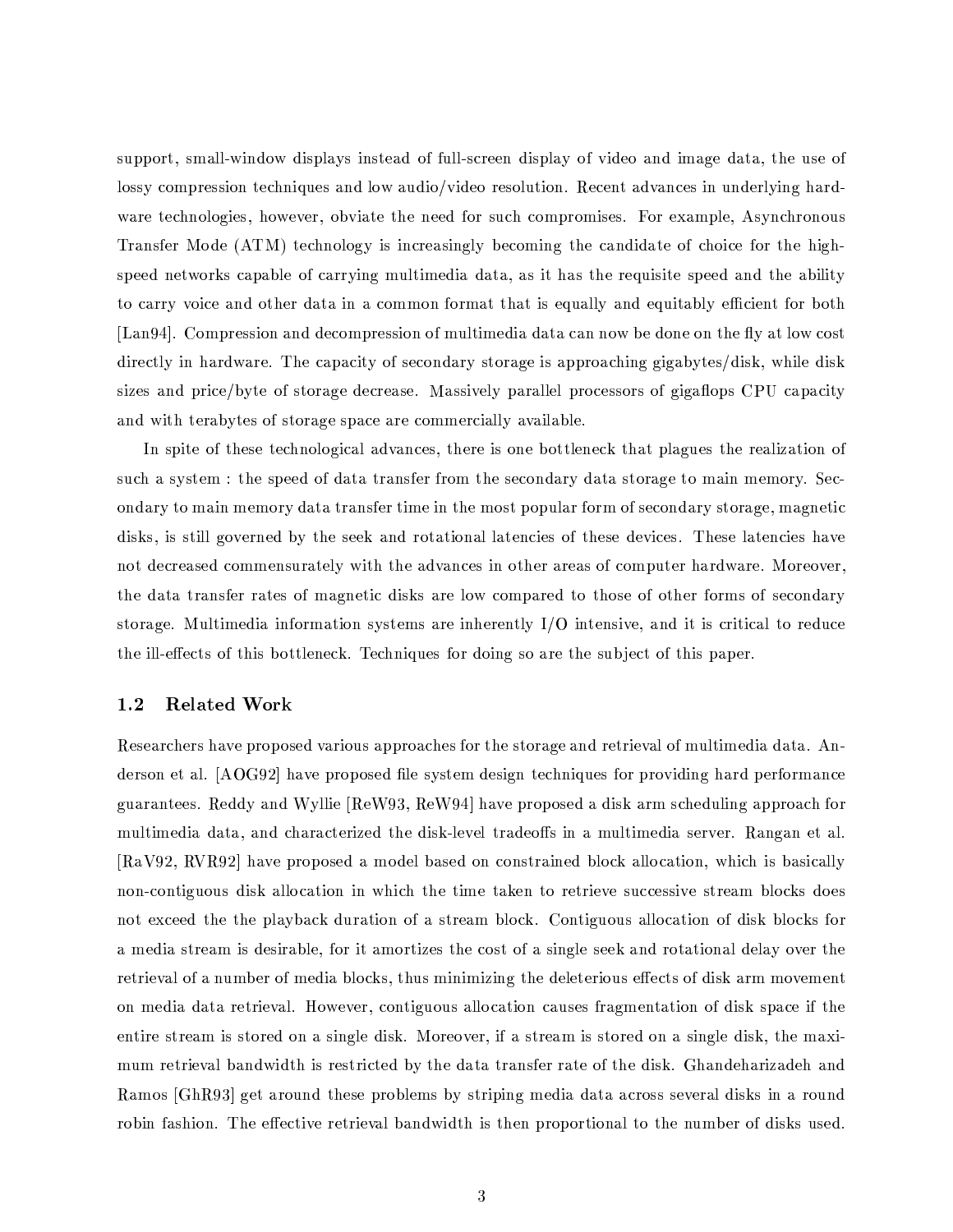Our model is similar to this model in using data striping, round robin distribution of successive stream fragments and contiguous allocation within a given fragment. [RVR92] categorize real time clients into 2 classes, those that require hard and soft performance guarantees, respectively. For the latter class, the worst case assumptions made in admitting new users are relaxed based on the observed server load to increase the number of users that can be supported. Most previous work has concentrated on minimizing rotational and seek overheads in retrieving data. Our approach is to increase the granularity of data retrieved so that the random effects of disk overheads form a smaller fraction of request service time. Moreover, little attention has been paid to the issue of tuning server performance based on user access patterns. [PRP94, LV94] have proposed approaches for *inter-server* information caching in a distributed environment with multiple servers. We have developed techniques for *intra-server* information caching that exploit data access patterns to maximize the number of simultaneous streams that a multimedia server can source.

#### $1.3$ **Our Research Contributions**

In this paper, we propose a model for a server in a distributed video-on-demand application. An integrated approach to the storage and retrieval of video data so as to provide real-time service, is presented. Our model uses parallelism of retrieval to address the problem of the low speed of data transfer from secondary-storage to main memory. Two modifications of the basic retrieval algorithm, the Local Disk Stream Scheduling (LDSS) algorithm, and the Local Memory Stream *Scheduling (LMSS)* algorithm are presented.

In order to the analyze the applicability of our model, we have implemented it on the Intel Paragon [Int93] parallel computer. Various parameters affect the server throughput. We performed an extensive performance evaluation of the server operation over a range of parameter values. We studied the effect of varying the buffer space allocated to each stream on the frequency of data retrieval. We studied the effects of varying the stripe factor and the configuration of the server on the intra-server traffic. Based on the results, we identify the important parameters that must be considered in designing a multimedia server, and the various possible tradeoffs.

The rest of this paper is organized as follows: Section 2 presents a general overview of our model. In Section 3 we describe the architecture of the server. Section 4 describes the data organization, access and scheduling policies. We present and analyze performance results in Section 5. In section 6, we develop two modifications of the basic retrieval algorithm that improve server throughput by exploiting user access patterns. A dynamic admission control policy is developed in Section 7. Section 8 summarizes the paper.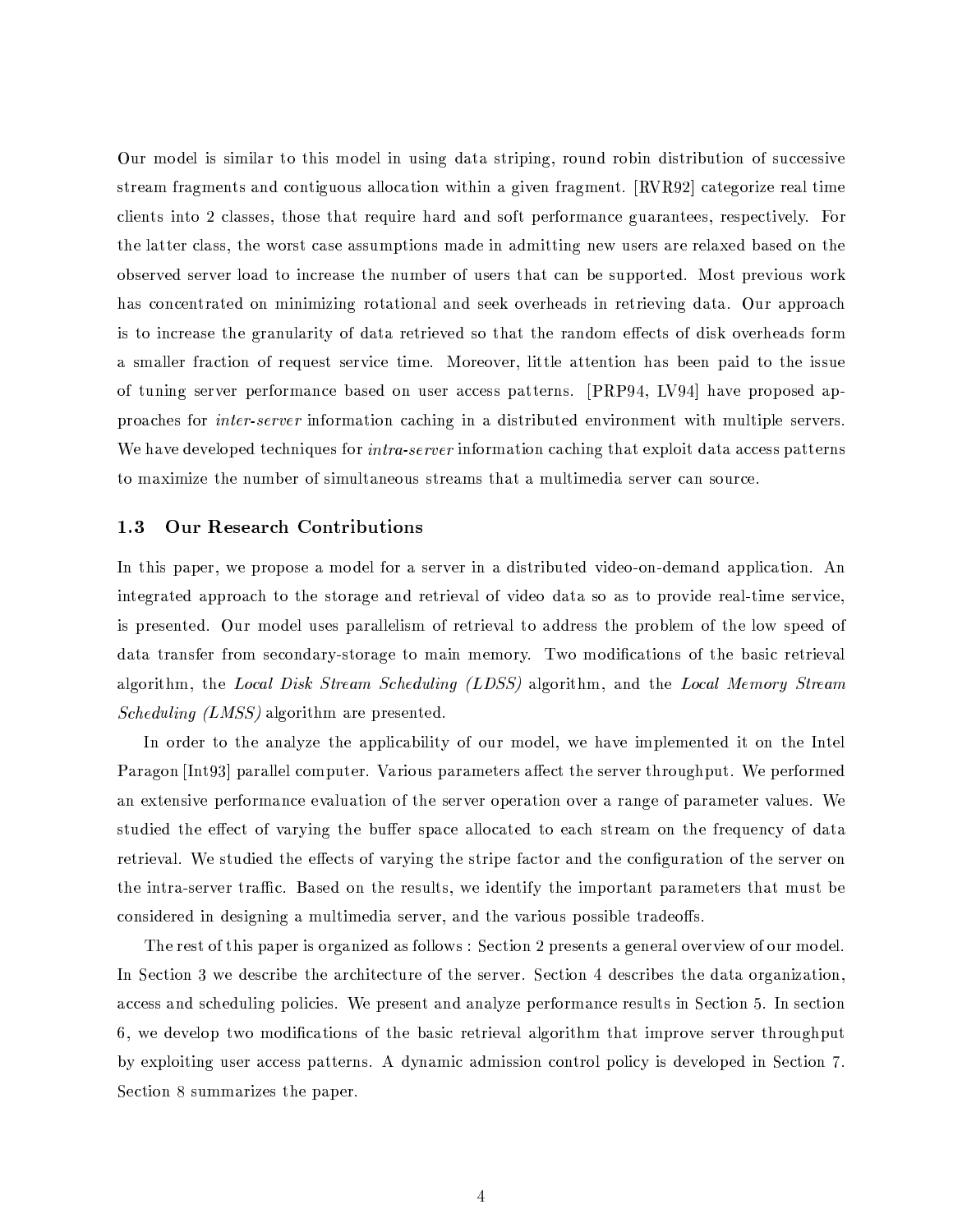

Figure 1: Block diagram of a Distributed Multimedia system

### Overview of the Distributed Multimedia System  $\bf{2}$

Figure 1 shows the overall architecture of the system which we consider.

At the heart of the system is a high-performance server optimized for fast  $I/O$ . A parallel machine is a good candidate for such a server because of its ability to serve multiple clients simultaneously, its high disk and node memory, and the parallelism of data retrieval that can be obtained by data striping. In this model, we assume that the server is connected to a high-speed wide-area network, for example, using ATM switches and a fiber optic network. The remote clients are computers with tens of megabytes of main memory and hundreds of megabytes of secondary storage.

#### Assumptions regarding the Data  $2.1$

We assume that the data are stored at the server in compressed digital form. As the multimedia industry evolves, standards are being enacted. For instance, the MPEG-1 standard is suitable for a digital video data rate of 1.5 Mbits/sec [Gal91], while MPEG-2 is a digital video standard being finalized for supporting applications such as HDTV requiring higher bandwidths of 15 Mbits/sec and beyond. We assume the MPEG-1 standard for the purpose of this paper. The decompression of the data is done at the remote client's *multimedia terminal*, which is an intelligent computer with hardware such as a microphone, digital video camera, high-resolution graphics display, stereo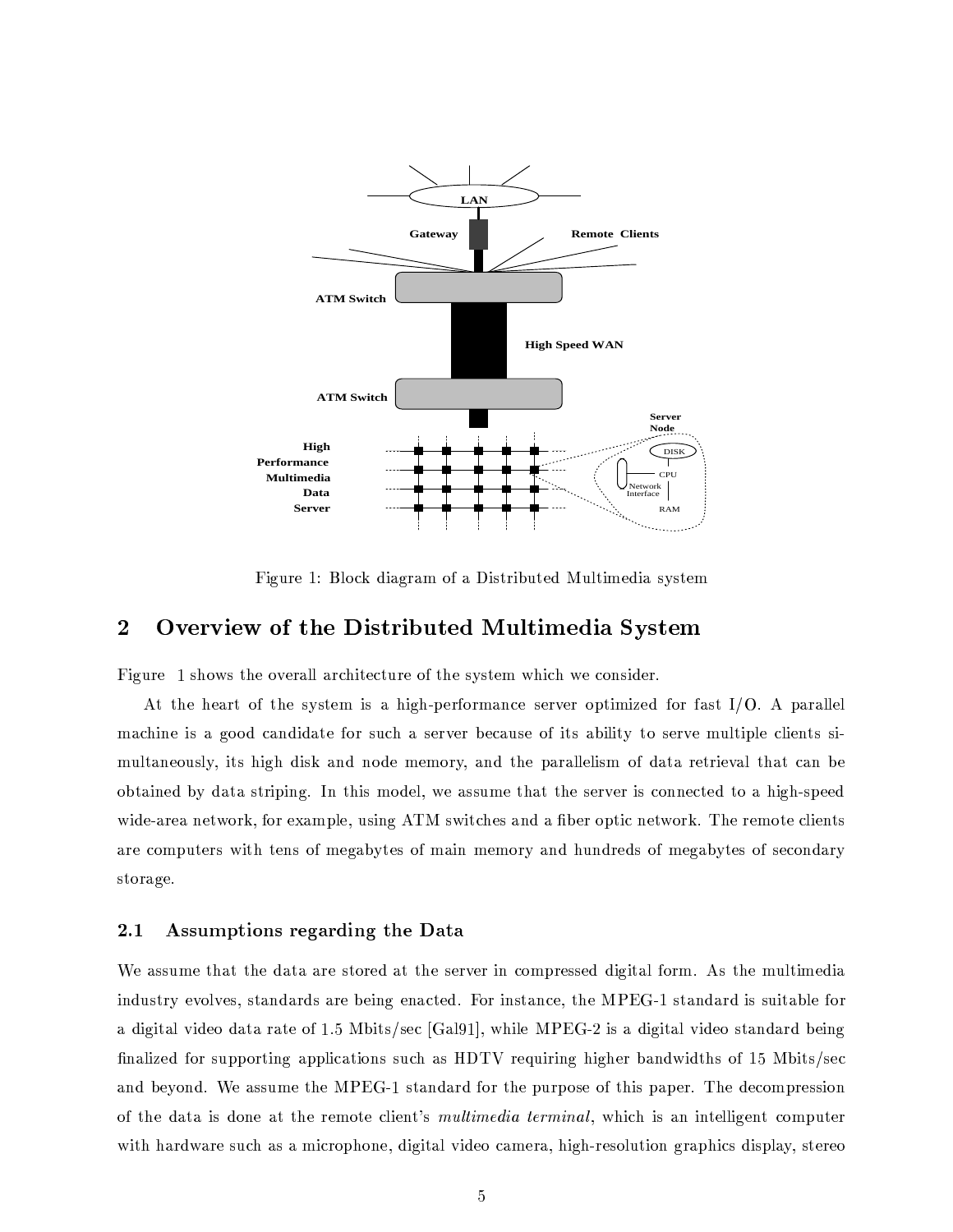speakers and a sophisticated cable decoder. The cable decoder is the interface to the high-speed wide-area network. It has tens of kilobytes of buffer space and compression and decompression hardware built into it [Per94]. Such intelligent terminals are an example of how the digitalization and integration being brought about by multimedia concepts is blurring the classical boundaries between the computer, communication and consumer electronics industries [Aok94].

### The High Performance Multimedia Server 3

#### $3.1$ Architecture

The goal of a server for the type of application described above is to maximize the number of simultaneous real-time streams that can be sourced to clients. As explained above, the advent of multimedia applications strains the resources of a uniprocessor computer system for even a single-user mode of operation. When the server has to handle multiple requests from multiple users simultaneously, it is clear that the server must be considerably more powerful than a PC or workstation-type system. At the very least, the server should have terabytes of secondary storage and gigabytes of main memory. The server may also be required to perform fast compression of multimedia data. Hence it should have good floating-point and scalar arithmetic performance. A parallel computer with multiple independent nodes interconnected by a high-speed interconnection network is a good candidate for these requirements. Complementary views have been expressed to this effect in the context of high performance relational database systems [Sto86, DeG92].

At the same time, it must be noted that most parallel computers available until recently have concentrated on minimizing the time required to handle workloads similar to those found in the scientific computing domain. Hence, the emphasis was laid on performing fast arithmetic and efficient handling of vector operands. On the other hand, multimedia-type applications require fast data retrieval and real-time guarantees. I/O constitutes a severe bottleneck in contemporary parallel computers and is currently the topic of vigorous research. A comprehensive survey of the problems in high-performance I/O appears in  $[Roc94]$ . Secondly, parallel computers have traditionally been expensive on account of their high-end nature and the comparatively small user community as compared to that of PCs. The advent of multimedia applications has brought the esoteric parallel machines in direct competition with volume-produced PCs and workstations. This is borne by the fact that vendors are building multimedia servers based on both conventional parallel processors as well as PC technology. For instance, companies like Oracle and Silicon Graphics advocate the use of powerful parallel computers to build multimedia servers; while companies like Microsoft, Intel and Compaq claim to achieve equivalent functionality at a lower cost by building servers through interconnecting the bulk-produced chips used in PCs [HPC94]. An example of the latter approach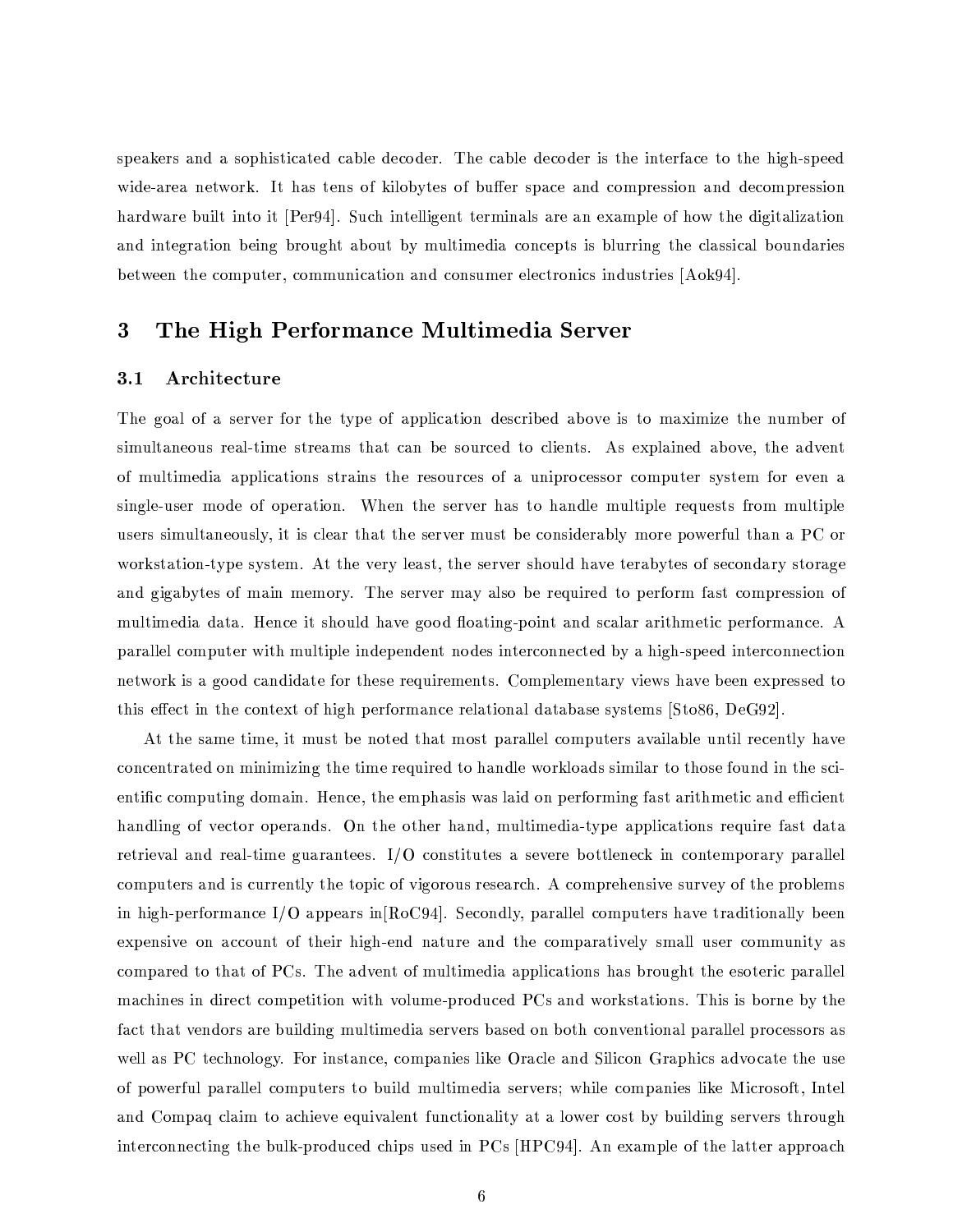is Microsoft's Tiger file system, which uses a high-speed communication fabric to interconnect Intel Pentium-processor based nodes.

We propose a *logical* model for a continuous media server, which is independent of the architectural implementation. The same model can be implemented on a MPP-like machine or a collection of PCs/workstations interconnected by high-speed links. In this paper, we have used the MPP approach to validate our work. We present our results for the Intel Paragon.

Accordingly, the architecture of the server is that of a parallel computer with a high-capacity magnetic disk(s) per node, with the nodes being connected by a high-speed interconnection network. Each node is a computer in its own right, with a CPU, RAM and secondary storage. In addition, each node has an interface with the interconnection network. Consequently, a node can operate independently of other nodes or two or more nodes can cooperate to solve the same problem in parallel. This model allows one to stripe the multimedia data across the magnetic disks of the server. This allows its retrieval to proceed in parallel, thus helping the server to satisfy real-time requirements. In addition, the shrinking size and cost of RAM makes it possible to have hundreds of megabytes of main memory per node; memory capacity of this range is an advantage for buffering multimedia data during secondary-memory storage and retrieval.

#### $3.2$ Logical Model of the Server

Figure 2 shows a block diagram of the logical view of the proposed server. In the figure, node  $I_1$  is serving a stream whose data is stored on nodes  $S_1$  and  $S_3$ , node  $I_2$  is serving a stream whose data is stored on nodes  $S_1$ ,  $S_2$  and  $S_4$ , and node  $I_3$  is serving a stream whose data is stored on nodes  $S_4$ and  $S_5$ .

The physical server nodes are divided into three classes based on functionality: Object Manager A, Interface I, and Server S nodes. In the figure, dotted lines indicate control traffic, while the solid lines indicate data traffic. In a typical request-response scenario, the object manager node would receive a request for an object, M. The server node(s) on which the object resides would be identified by the object manager. If the resource requirements of the request are consistent with the system load at that time, then the request is accepted. An interface node to serve the stream is chosen by the object manager, and the interface node then takes over the authority and authority of serving the stream. To that end, it retrieves the stream fragments from the server nodes and transmits them at the required rate to the client. The three types of nodes are explained in greater detail below:

1. The Object Manager node is at the top of the server's control hierarchy. The Object Manager receives all incoming requests for media objects. It has knowledge of which Server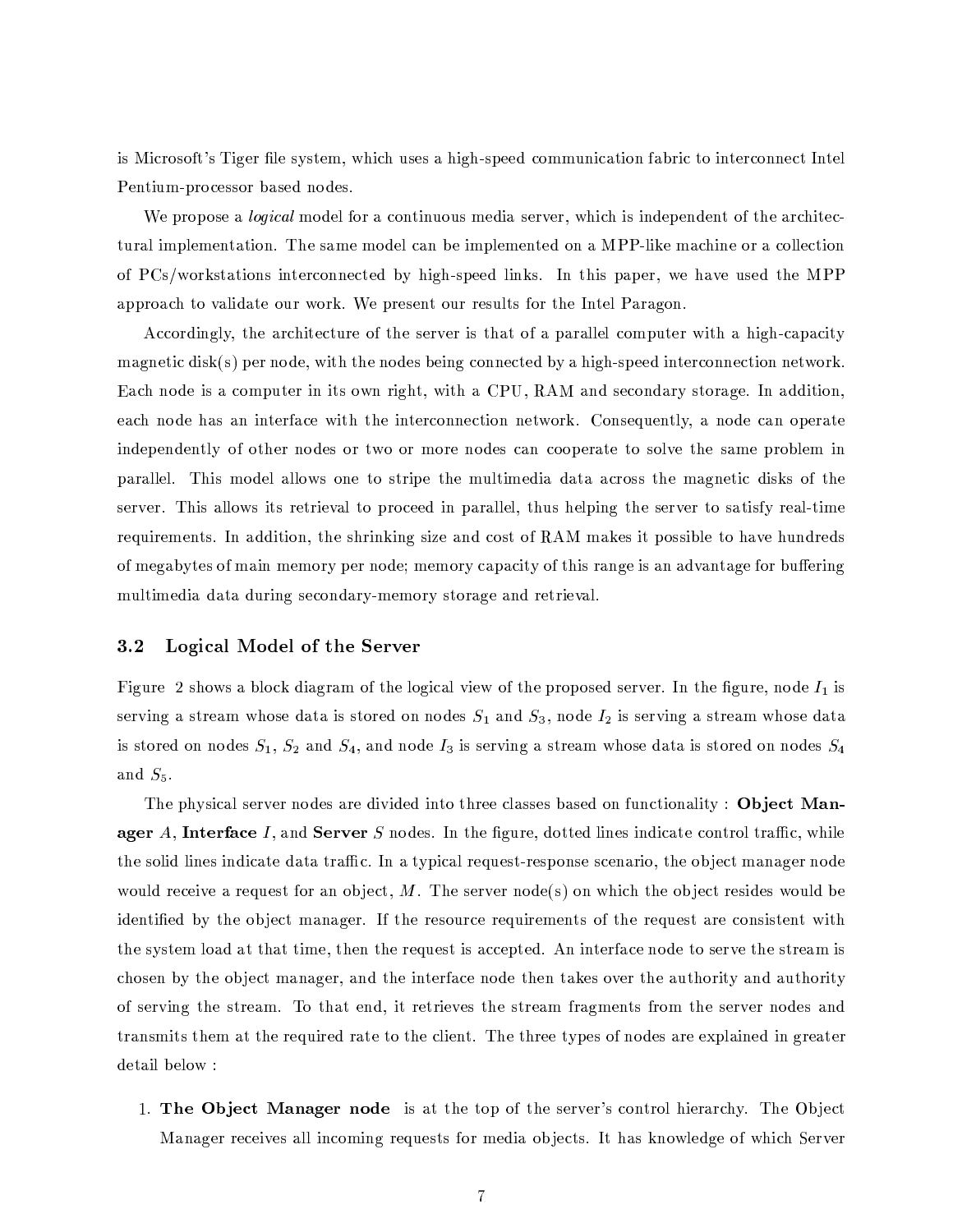

Figure 2: Logical Model of the Server. Example communication patterns are shown: dark lines indicate data, dotted lines indicate control information

nodes an object resides on and the workload of the Interface nodes. Based on this knowledge, it delegates the responsibility of serving a request to one of the Interface nodes. The Object Manager node also *logs data request patterns*, and uses this information to optimize server response time and throughput. Before accepting a request, the Object Manager communicates with the selected Interface nodes to ensure that the new request, if accepted, can be successfully served, while at the same time ensuring that existing requests continue to be served at the required rate  $<sup>1</sup>$ .</sup>

- 2. Interface Nodes are responsible for scheduling and serving stream requests that have been accepted. Their main function is to request the striped data from the server nodes, order the packets received from the server nodes, and send the packets over the high-speed wide area network to the clients. *Efficient buffer management* algorithms are vital towards achieving these functions. An interface node can also use its local secondary storage to source frequently accessed data objects.
- 3. Server Nodes actually *store* multimedia data on their secondary storage in a striped fashion, and *retrieve* and transmit the data to an interface node when requested to do so. It is to be noted that the disk-per-node assumption is not literal : a node can have a disk-array  $[DK+92]$ ,

<sup>&</sup>lt;sup>1</sup>We have developed algorithms for performing these functions. However, they are not the topic of this paper.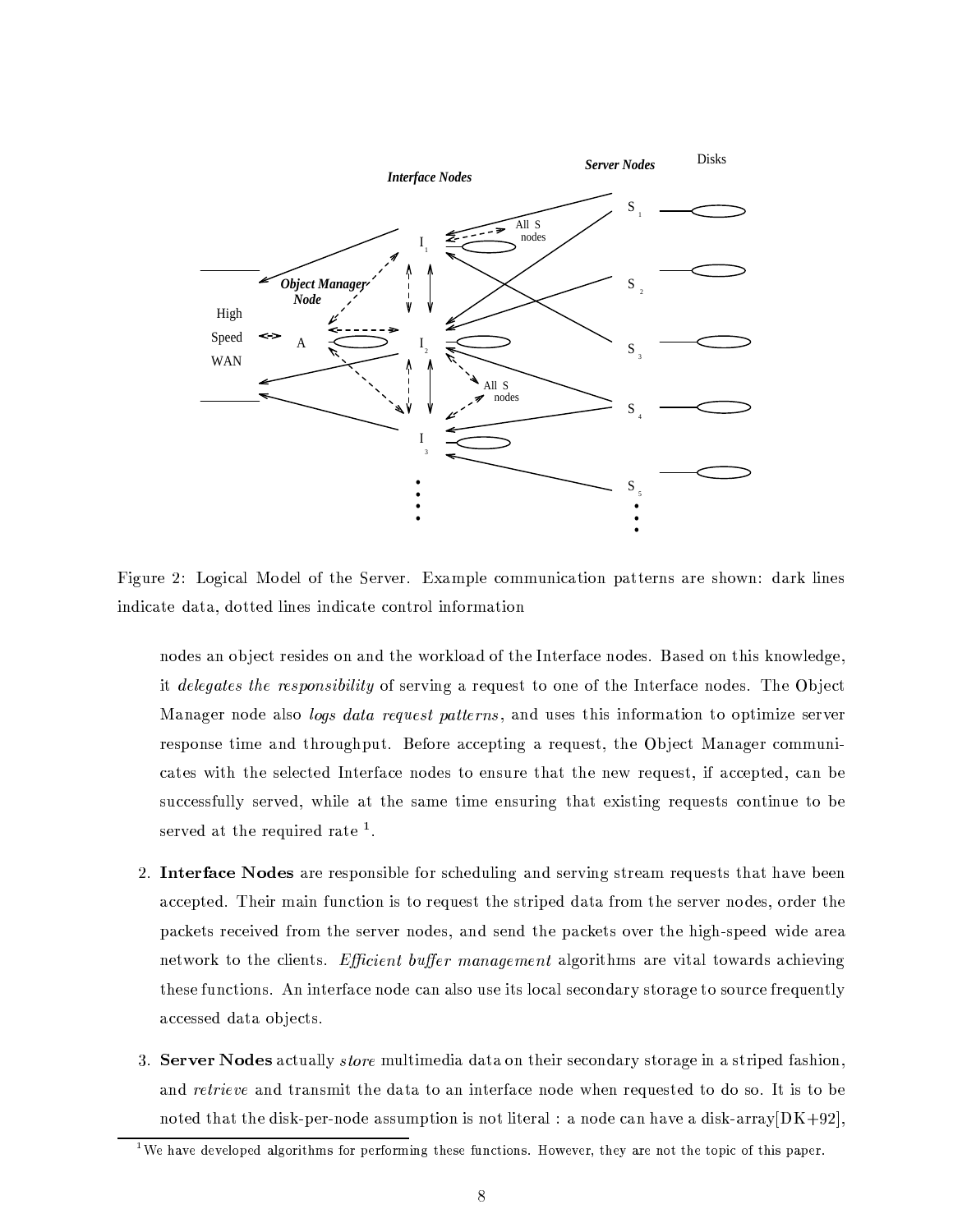| Symbol                      | Description                                      | Units     |
|-----------------------------|--------------------------------------------------|-----------|
| $R_{pl}$                    | Required playback rate                           | bytes/sec |
| $\mathcal{P}_{\mathcal{I}}$ | Size of packets sent by an $I$ node              | bytes     |
| $\delta_I$                  | Duration of a packet sent by an $I$ node         | sec       |
| $B_I$                       | Buffer size at an $I$ node                       | bytes     |
| $P_S$                       | Size of packets sent by a S node                 | bytes     |
| $\delta_S$                  | Duration of data in $B_I$                        | sec       |
| $T_f$                       | Period of issuing fetches to S nodes from I node | sec       |
| S                           | Stripe factor                                    |           |

Table 1: The parameters used in this paper

or a number of independent disks for greater  $I/O$  throughput.

### Data Access and Scheduling  $\overline{4}$

#### 4.1 Parameters Used and Scheduling Constraints

As mentioned earlier, the data is compressed and striped across the server nodes in a round-robin fashion. The number of nodes across which an object is striped is called the *stripe factor*. Since the stripe fragments on any given server node's disk are not consecutive fragments, it is not necessary to store them contiguously. Disk scheduling algorithms to optimize retrieval from the disk surface have been proposed [ReW93], and can be used in our model. We are concerned with harnessing the parallelism provided by striped storage and investigating the buffering policies for the data. Table 1 shows the parameters used by our model.

 $\delta_I$  is the time for which a packet sent by an I node to a client will last at the client. Hence this is also the deadline by which the next packet from the  $I$  node must be received at the client. Its value is given by:

$$
\delta_I = \frac{P_I}{R_{pl}}\tag{1}
$$

Once the requested stripe fragments from the  $S$  nodes have arrived at the destination  $I$  node, the latter arranges them in the proper sequence and continues sending packets of size  $P_I$  to the client no less than every  $\delta_I$  seconds. The buffer at the I node will last for  $\delta_S$  time, before which the next set of stripe fragments must have arrived from the S nodes.

The average time to retrieve  $P_S$  bytes from a S node is given by

$$
\delta_{io} = \delta_{rq} + \delta_{avg_{seek}} + \delta_{avg_{rot}} + \delta_{tr_{P_S}} + \delta_{nw_{P_S}} \tag{2}
$$

where  $\delta_{rq}$  is the time delay for a request from an I node to reach a S node,  $\delta_{avg_{seek}}$  and  $\delta_{avg_{rot}}$  are the average seek and rotational latencies for the disks being used,  $\delta_{tr_{P_S}}$  is the disk data transfer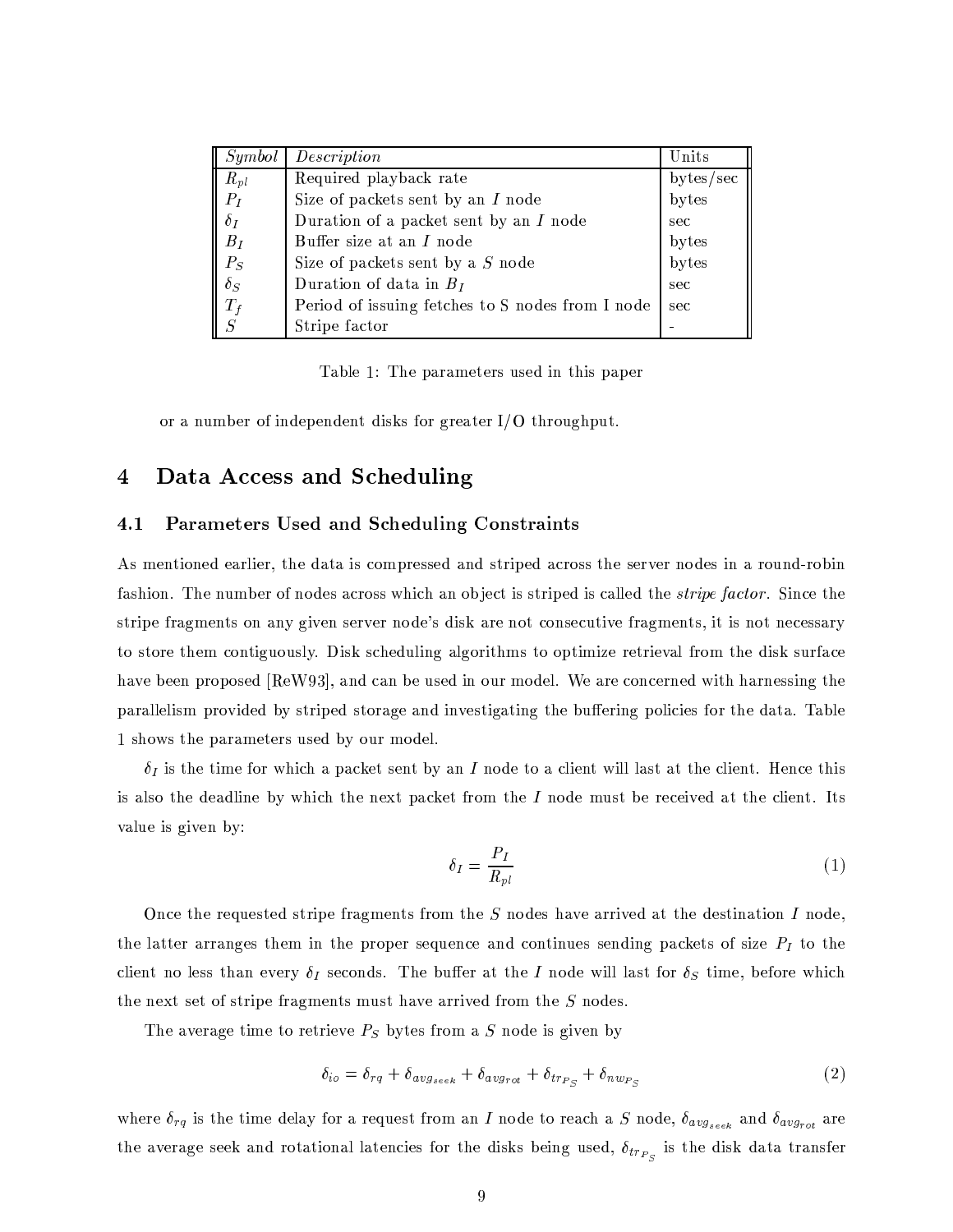

Figure 3: Time relationships of Interface-Server node traffic

time for  $P_s$  bytes, and  $\delta_{nw_{P_S}}$  is the network latency to transport  $P_s$  bytes from a S node to an I node.

Thus, if the playout of an I node buffer is started at time t, then the *latest* time by which the requests for the next set of stripe fragments must be issued to the  $S$  nodes is:

$$
t_{max} = t + \delta_S - \delta_{io} \tag{3}
$$

This is illustrated in figure 3. Note that equation 2 uses average seek and rotational latencies for disk accesses. Since these latencies are variable, there will be boundary conditions when the time to retrieve  $P<sub>S</sub>$  bytes is much more (less) than the average value. However, the effect of this deviation from the average value on the overall service time depends on the relative magnitudes of the other components of the service time. Our approach is based on the fact that when the granularity of data read from disk is large, the effect of random disk seek and rotational overheads is reduced. While it is true that doing so increases buffering requirements, contemporary processors have large main memories, and using such processors is well worth the gain obtained in making disk service time more predictable. Of course, if some clients require strict performance guarantees, then one can categorize users into those requiring hard and soft deadlines as  $\ln[\text{VG}+94]$ , and use the maximum values of the disk overheads for admitting users of the latter kind.

### **Performance Evaluation**  $\overline{5}$

We have implemented our logical server model on the Intel Paragon parallel computer. The Intel Paragon [Hwa93] is a mesh-based architecture with Intel i860XP microprocessors. Interprocessor communication is done using wormhole routing [NiM93, MTR94]. Due to storage space and availability of real-world data limitations, the disk access part was simulated. We have assumed gi-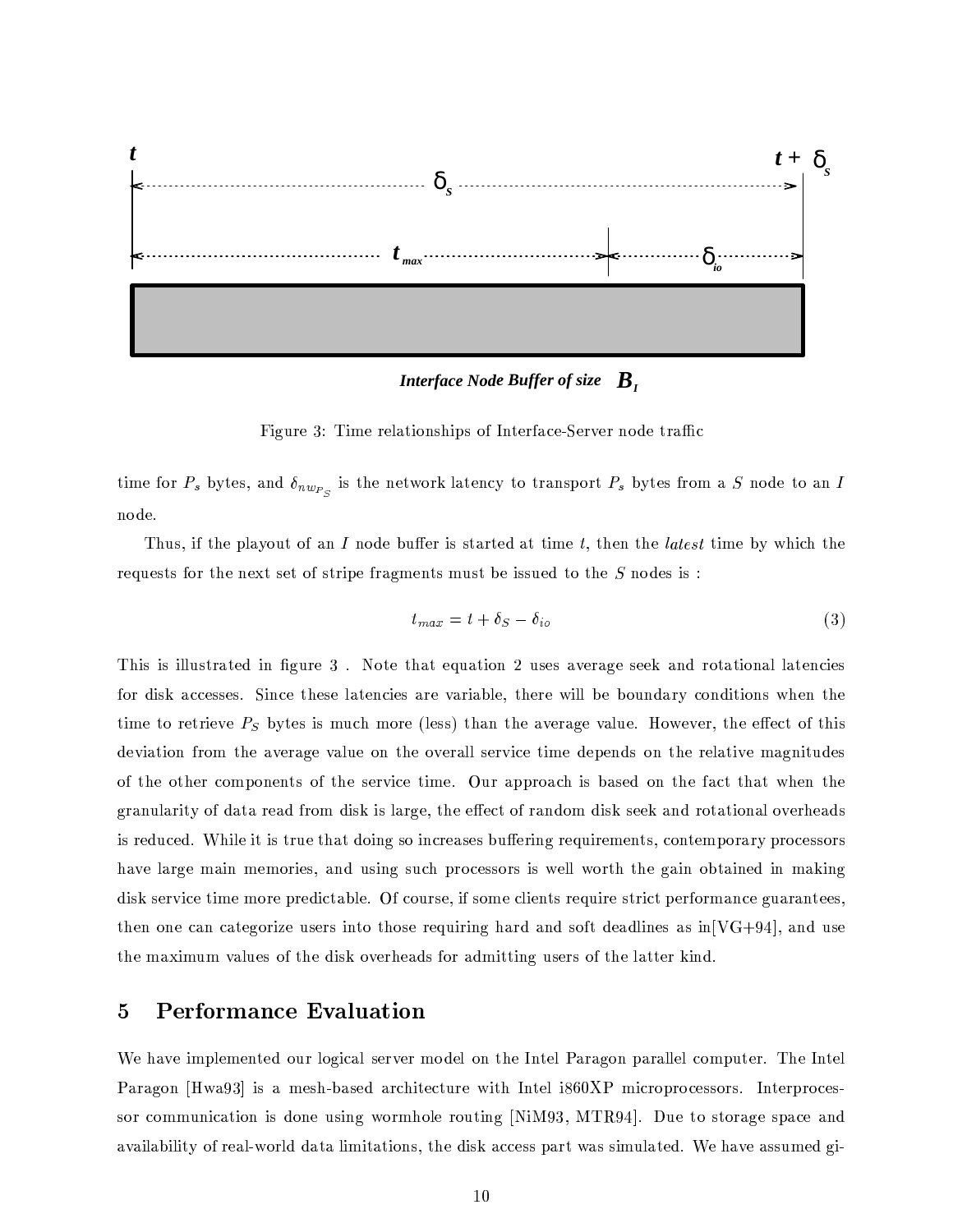| Description                                             | Value                 |  |
|---------------------------------------------------------|-----------------------|--|
| Required playback rate $(R_{pl})$                       | $1.5$ Mbits/sec       |  |
| Size of packets sent by an $I$ node $(P_I)$   64 Kbytes |                       |  |
| Minimum disk seek time                                  | $1$ msec              |  |
| Time for one rotation                                   | $10.1$ ms             |  |
| Average rotational latency                              | $8.03$ ms             |  |
| Evaluation machine                                      | 56 node Intel Paragon |  |

Table 2: The parameter values used for the simulation

gabytes of disk space per node, and a disk data transfer rate of 10 Mbytes/sec. Currently available magnetic disks have data transfer rates of a few Mbytes/sec. In general, for higher data transfer rate and rotational speed of the disk, the higher the disk cost. Thus, it might be better to have an array of cheaper but slower disks than a single fast disk. For example, one could use an array of 4 disks to achieve the 10 Mbytes/sec data transfer rate we have assumed above. In practice, the exact type and configuration of disks to use is an implementation decision. We used a playback rate  $(R_{pl})$  equal to the MPEG-1 rate of 1.5 Mbits/sec. Table 2 shows the values of the parameters defined in table 1 that we used for our simulation. It should be noted that except for the simulation of the disk access, the rest of the server operations were implemented including the scheduler and data transfer over the interconnection network. The disk access time was simulated by elapsing the system timer on each server node. The playback time for each stream varied between 4 and 5 minutes, depending on the time of arrival of the request for that stream.

The data retrieval process as explained above, whereby an interface node serving a stream retrieves stripe fragments from the server nodes on which the data is stored in each service round, is called the Remote Disk Stream Scheduling (RDSS) algorithm. In the worst case, each user request is for a different data stream; which requires use of the RDSS scheduling technique. Consequently, this is the technique for which the experiments were performed. Two modifications of the RDSS scheme, which exploit user access patterns are explained, and their performance is compared with that of the RDSS scheme in section 6.

The parameters that were varied were the stripe factor  $(S)$ , the request size to the server nodes  $(P<sub>S</sub>)$ , the buffer size at the interface nodes  $(B<sub>I</sub>)$ , and the ratio of the number of server nodes to the number of interface nodes. Disk retrieval was simulated by assuming that the stripe fragments are stored on the disk using a random placement model  $[KJ+84]$ . The load on the server was varied by increasing the number of streams that could be supported per interface node, incrementally in units of 5 streams. Readings were taken for 5 to 50 streams per interface node.

We measured the components of stream retrieval for the server. For any stream that is being served, the process of retrieving a set of stripe fragments from the S nodes is made up of a number of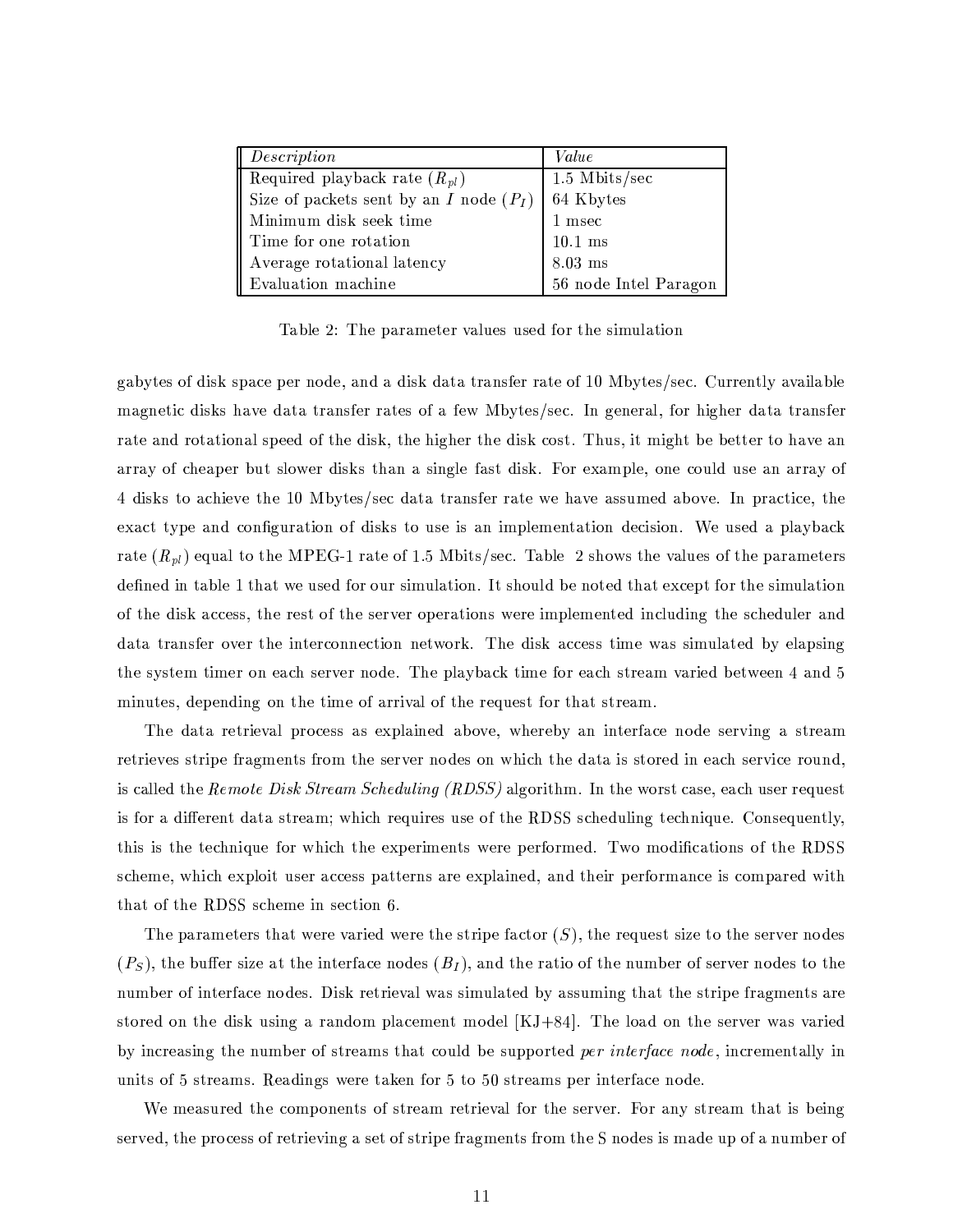activities. The various time components are, in order, time for the fetch request from the interface node to reach the server node, time that the request has to wait at the server node while requests with earlier deadlines are served, the actual service time to retrieve the data from the disk, and finally, the time for the retrieved data to reach the requesting interface node.

The communication time over the network is the sum of two factors - the network latency in the absence of blocking, and the blocking time due to link contention in the interconnection network. For a given message size and interconnection network, the former is fixed; while the latter depends on the network traffic. The network blocking time was dynamically recorded as follows : for each request sent by an I node to a S node, the time delay between the issuing of the data request and the arrival of the packets from the S node was measured. The sum of all the other delays was subtracted from this round trip request delay to give the network blocking time. Thus, the network blocking time includes the buffering and copying overheads associated with messages, when multiple messages contend for the network (the network communication time in the absence of blocking includes the buffering and copying overhead for one message under ideal conditions).

We present below the detailed experimental results. For each experiment, we have plotted two graphs: the *average* of the delay components over all packets of all streams, and the *maximum* of the delay components over all packets of all streams. The reasons for using these measures are explained in the following subsections along with the performance results.

#### $5.1$ Buffering vs. Frequency of Retrieval Tradeoff

In the first set of experiments, we fixed the stripe factor and varied the size of the packets requested from the server nodes,  $P<sub>S</sub>$ . Due to the periodic nature of media retrieval, the server services multiple clients by proceeding in *service rounds*. During each service round, the server retrieves a sequence of media blocks for each client stream. With reference to our model, a service round corresponds to the retrieval of S media fragments by an interface node, for each stream being served by it,  $(S$ is the stripe factor) from the server nodes at which the stream concerned is stored. The retrieved data of each stream is stored in its stream buffer at the interface node serving the stream. The interface node then periodically sends out chunks of media data from the stream buffer to the client so that the playback rate requirements are satisfied. Given this mode of operation, varying the value of  $P<sub>S</sub>$ , keeping the stripe factor fixed involves a tradeoff between stream buffer requirements at the interface node, and the frequency of issuing fetches to the server nodes. For larger values of  $P<sub>S</sub>$ , the the data retrieved from the S nodes lasts longer; consequently, longer is the duration of a service round at the I node. Hence, the frequency of media fragment retrieval is lower. On the other hand, larger the value of  $P<sub>S</sub>$ , larger is the buffering requirement at an I node for each stream.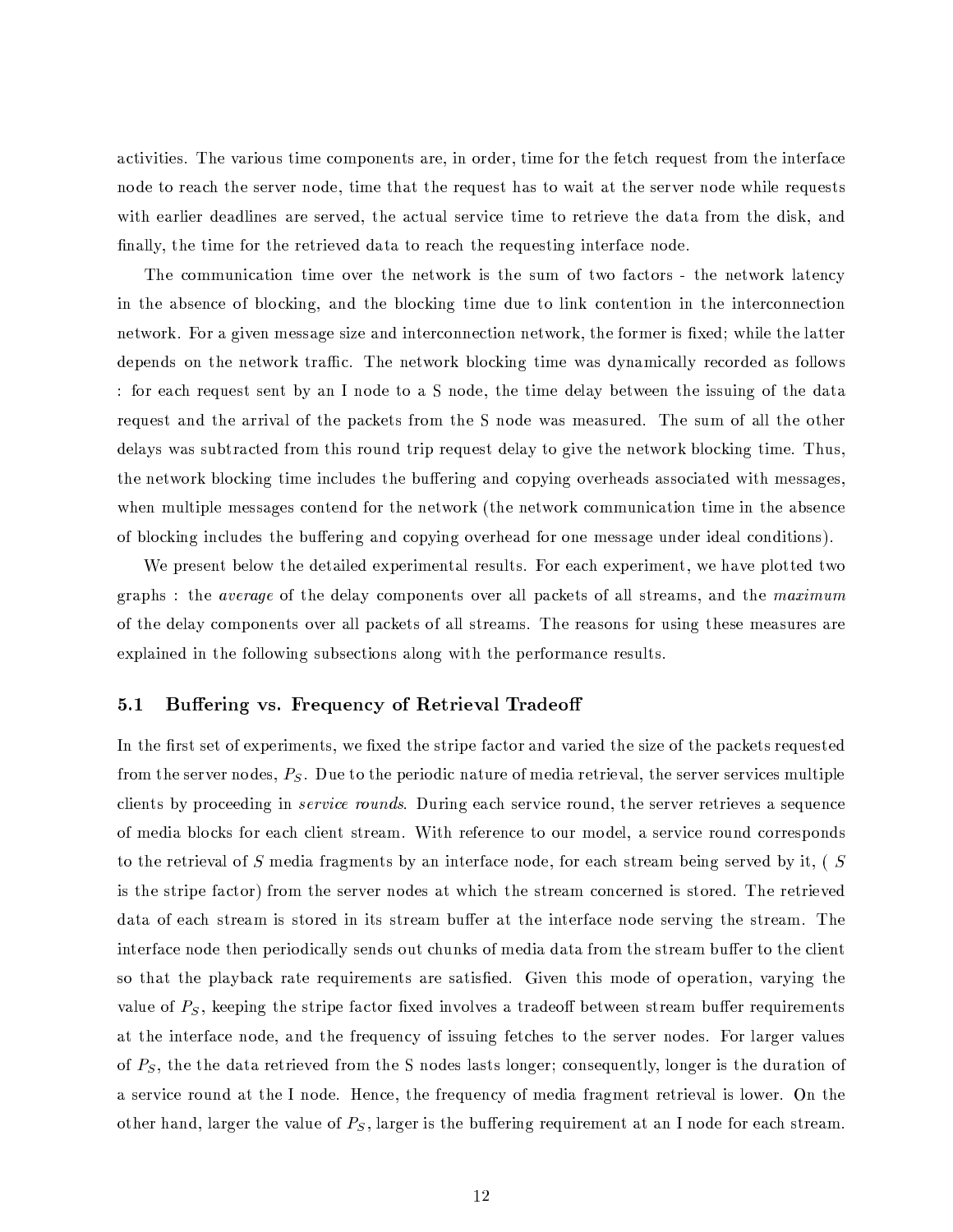For this experiment, we used a server configuration of 6 I nodes and 35 S nodes. The graphs in figure 4 show the *average* component delays as a function of number of streams per I node, for  $P<sub>S</sub>$  equal to 40, 80, 120 and 160 kilobytes respectively, for a stripe factor of 4. The components depicted are, from bottom to top,

- 1. Network communication time in the absence of blocking,  $N_C$ .
- 2. Disk data transfer time,  $D_R$ .
- 3. Disk seek time,  $D_S$ .
- 4. Disk rotation time,  $D_R$ .
- 5. Network blocking time,  $N_Q$ .
- 6. S node queueing delay,  $S_Q$ .

The total service time for a request to a S node for a stripe fragment is the sum of these six components. This is denoted by  $R_{tot}$ .

Note that  $N_C$  depends only on the value of  $P_S$  and the network bandwidth. We benchmarked the Paragon over a number of message sizes in the range of interest to us, and obtained a nearly constant bandwidth of 13.8 Mbytes/sec. The results are not presented here due to space limitations.  $D_T$  depends only on the value of  $P_S$ . Given a value of  $P_S$ , these two components are fixed. The measured disk seek and rotational times  $(D_S \text{ and } D_R)$  were averaged for all the requests. Since media blocks are assumed to be uniformly distributed over the disk surface, these two components vary very little in the graphs (the variation is too small to be noticed in the graphs. Moreover, in many cases depicted, disk seek and rotational latencies are insignificant compared to the other delays). The S node queueing delay,  $S_Q$ , is a measure of the time that a request has to wait at a S node before it can obtain service.

We note from the graphs that the total delay in retrieving media blocks,  $R_{tot}$ , increases as the workload on the server increases, and that this behavior occurs at all four values of  $P<sub>S</sub>$ . We also see that, at a given server load, as the granularity of  $P<sub>S</sub>$  is increased, the total time to retrieve media blocks increases. The reason for this is that  $N_C$  and  $D_T$  are directly proportional to the value of P<sub>S</sub>. Lastly, we observe that among the four values of P<sub>S</sub>, for  $P_S = 40$  kB, S<sub>Q</sub> dominates at higher workloads, while for larger values of  $P<sub>S</sub>$ , it is the network blocking time that dominates at higher workloads. The former behavior is due to the fact that given a particular S node which stores fragments for a stream being served, for a small value  $P_S$ , the frequency of fragment requests observed by the S node for that stream is greater than that for larger values of  $P_S$ . Thus, over an interval of time (greater than a service round), the *number of disk requests* for a stream is greater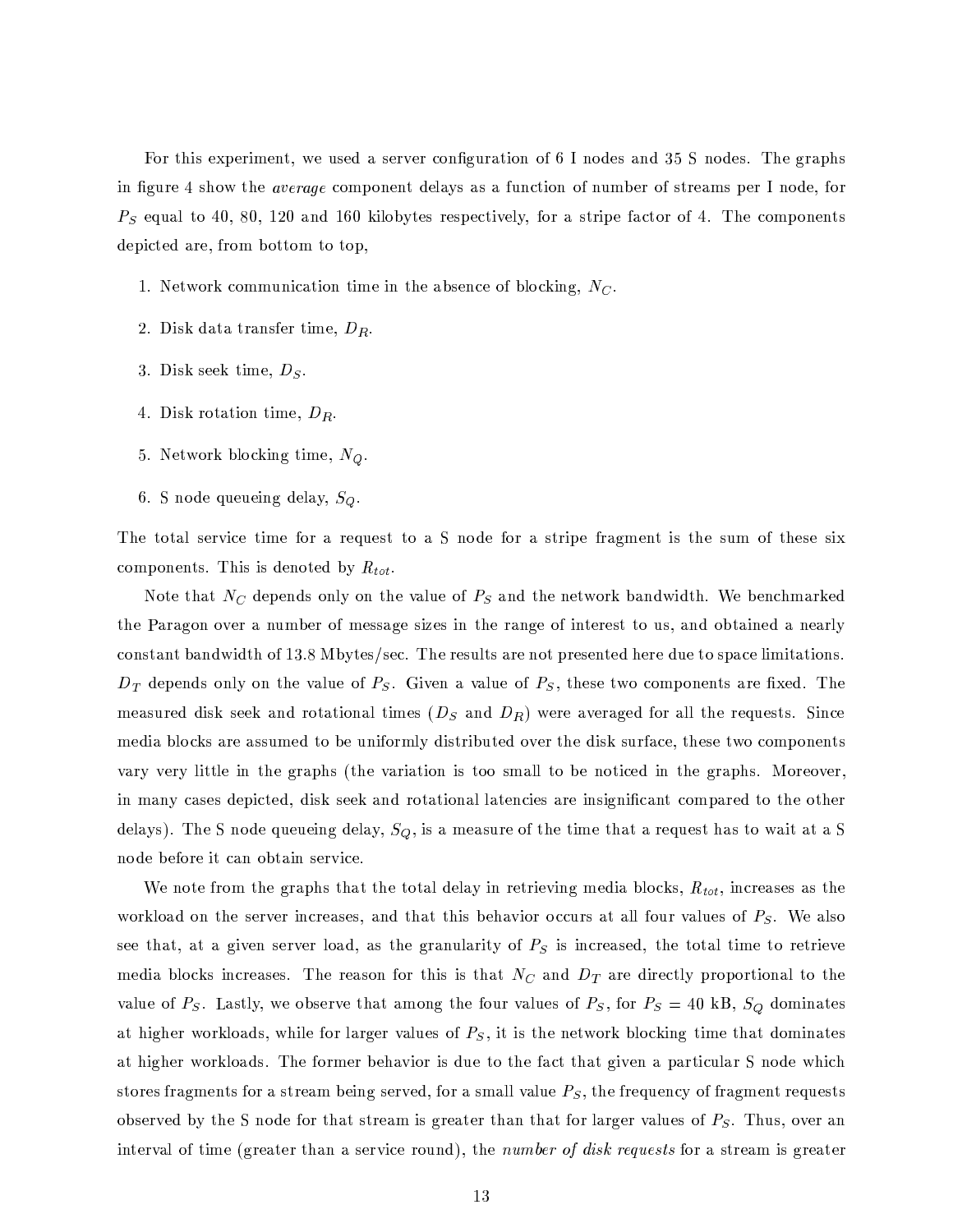

µ±\$'&!B?67I ·I/CV)R1(4F(\*(67<9\$'2?&Q4S67I/9B?IK2 CV<=144SIK)CEDJ\$'2?&M1!2k\*,F!IK6V\*(&!I 8JIV+H\*,<P@KfRXD?I &96\*(]?D @R@0D?1(W¹)7D?IA\*,F!IK6\*(&!I @0IK67F9IK68JIV+H\*,<?@¥\*9@¥\*4^B?2 CV)0\$'1!2M1(45)ED?I2JB?cAT IK6d1(4@0)767I/\*(cQ@@0B?]?]O1!67)7I/8Q]OIK6\$'2J)7IK604\_\*!CVIb2?1?8JIR4S1!6 # 2?1?8JI/@KN !  $\overline{C}$  1 a for a fxxd and a fxxd and a fxxd and a fxxd and a fxxd and a fxxd and a fxxd and a fxxd and a fxxd and a fxxd and a fxxd and a fxxd and a fxxd and a fxxd and a fxxd and a fxxd and a fxxd and a fxxd and a fxxd  $160$  kB respectively.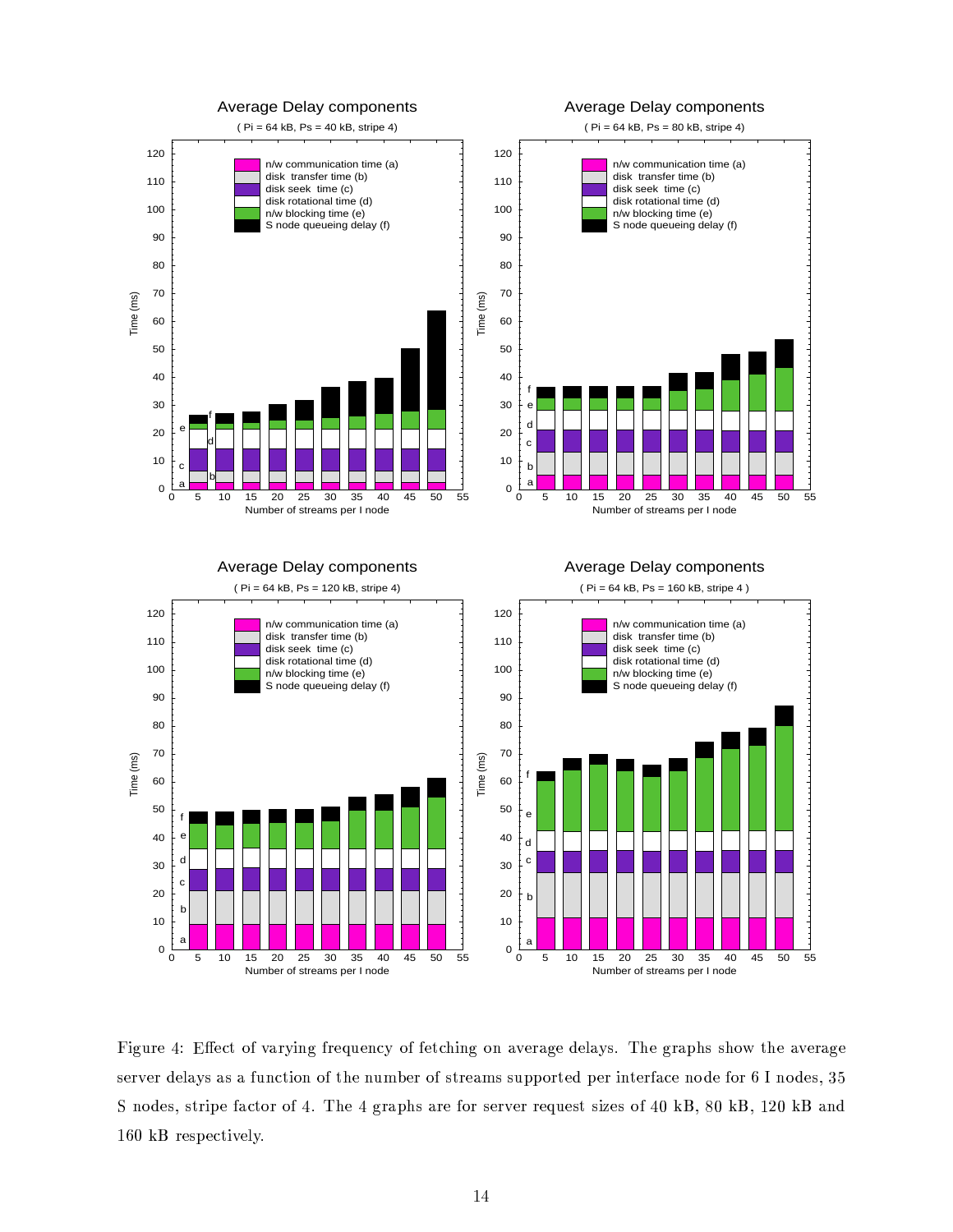for a smaller value of  $P<sub>S</sub>$ . Since each disk access incurs seek and rotational overheads, and their effect is more pronounced for smaller retrieval sizes, the disk utilization is higher for small values of  $P_S$ . On the other hand, for large values of  $P_S$  (like 160 kB) the frequency of disk accesses is lower, but the network blocking effect dominates due to large message sizes.

Figure 5 shows the *maximum* component delays for the same parameter values as in figure 4. Note that given a value of  $P_S$ , the network communication time and the disk transfer time is the same in both the average case and in the maximum case. The motivation for studying maximum component delays is that different clients may have different *quality of service (QOS)* requirements, whereby some clients may be willing to bear occasional loss or long delays of packets, while others may have hard deadlines which cannot be missed. In such a situation, in order to provide hard realtime guarantees for the latter class of clients, it is necessary to design the server so as to minimize instantaneous large delays, and also to minimize the variation in media data retrieval time due to variations in server workloads. Accordingly, depending on the client mix, a design that gives slowly varying maximum retrieval delays at different workloads but higher average retrieval delays may be preferred over a design that provides lower average retrieval delays but may cause wide variations in maximum delays over the range of the anticipated workloads.

In this case, at a stream load of 50,  $P_S = 40$  kB experienced the largest total retrieval delay  $(R_{tot})$ , while  $P_S = 160$  kB experienced the smallest total retrieval delay. This is in contrast to the trend in figure 4, where  $R_{tot}$  increases as the value of  $P_S$  increases at a stream load of 50. One reason for this is that in the average case (figure 4), the network and S node blocking delays ( $N_Q$ and  $S_Q$  respectively) are comparable in magnitude to the fixed delays ( $N_C$  and  $D_T$  respectively) at a given value of  $P_S$ . Hence the variation of  $R_{tot}$  due to variation of  $P_S$  is affected by changes in both  $N_Q$  and  $S_Q$ , as well as by changes in  $N_C$  and  $D_T$ . On the other hand, in the maximum delay case of figure 5, changes in  $N_Q$  and  $S_Q$  dominate  $R_{tot}$ , causing changes in  $N_C$  and  $D_T$  to have little or no effect on  $R_{tot}$  as the value of  $P_S$  is varied. Moreover, at low  $P_S$ ,  $S_Q$  increases faster than it does at high  $P_S$  as the workload is increased. Consequently, a low value of  $P_S$  gives larger maximum delays than a high value of  $P<sub>S</sub>$  at high stream loads. Note however, that at low stream loads (of less than 30 streams), as in the average case, smaller values of  $P<sub>S</sub>$  resulted in lower maximum delay than larger values of  $P<sub>S</sub>$  at a given stream load. Both these observations can be explained from the summary graphs of figure 6, which show the variation of maximum delays due to network blocking and server queueing with change in the value of  $P<sub>S</sub>$ , at both low and high stream loads (15 and 50) streams per I node respectively).

With reference to figure 6, observe that at low stream loads, larger the value of  $P_S$ , larger is the value of  $N_Q$ . On the other hand, at high stream loads, the network blocking effect is more or less constant as  $P<sub>S</sub>$  varies; this is so because the network gets saturated. Consider now the queueing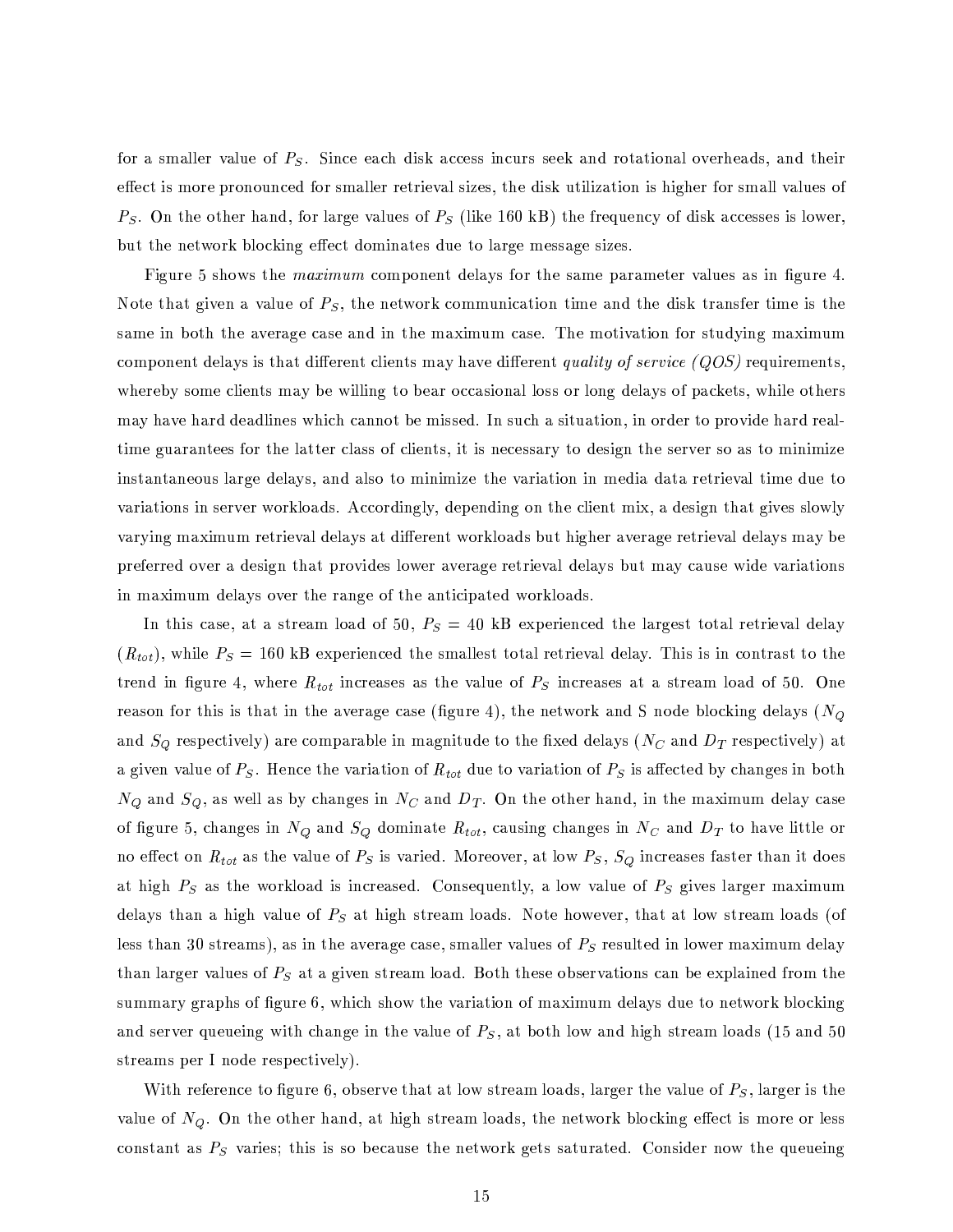

µ±\$'&!B?67I !? ·I/CV)d1(4F(\*(67<9\$'2?&Q4S67I/9B?IK2 CV<=1454^IK)CEDJ\$:2?&M192=cL\*,J\$'cAB?c 8JIV+H\*,<P@¦fXD?IA&!6\*]?D @d@0D?1(W¹)ED?I cL\*,?\ \$'cAB?c @;IK67F!IK68JIV+H\*,<?@\*9@ \*Q4^B?2 CV)0\$'1!21(4)7D?I2[B?cAT IK6A1(4@0)E67I/\*(cL@Z@0B?]?] 1!6E)7I/8¨]OIK6Z\$:2J)7IK604\_\*!CVI>2?1?8JIQ4^1!6 # 2. Ali ambarata ang pangalang pangalang pangalang pangalang pangalang pangalang pangalang pangalang pangalang Y? \*2 8 <sup>I</sup> # Y?»67I/@0] I/CV);\$:F9IV+:<!f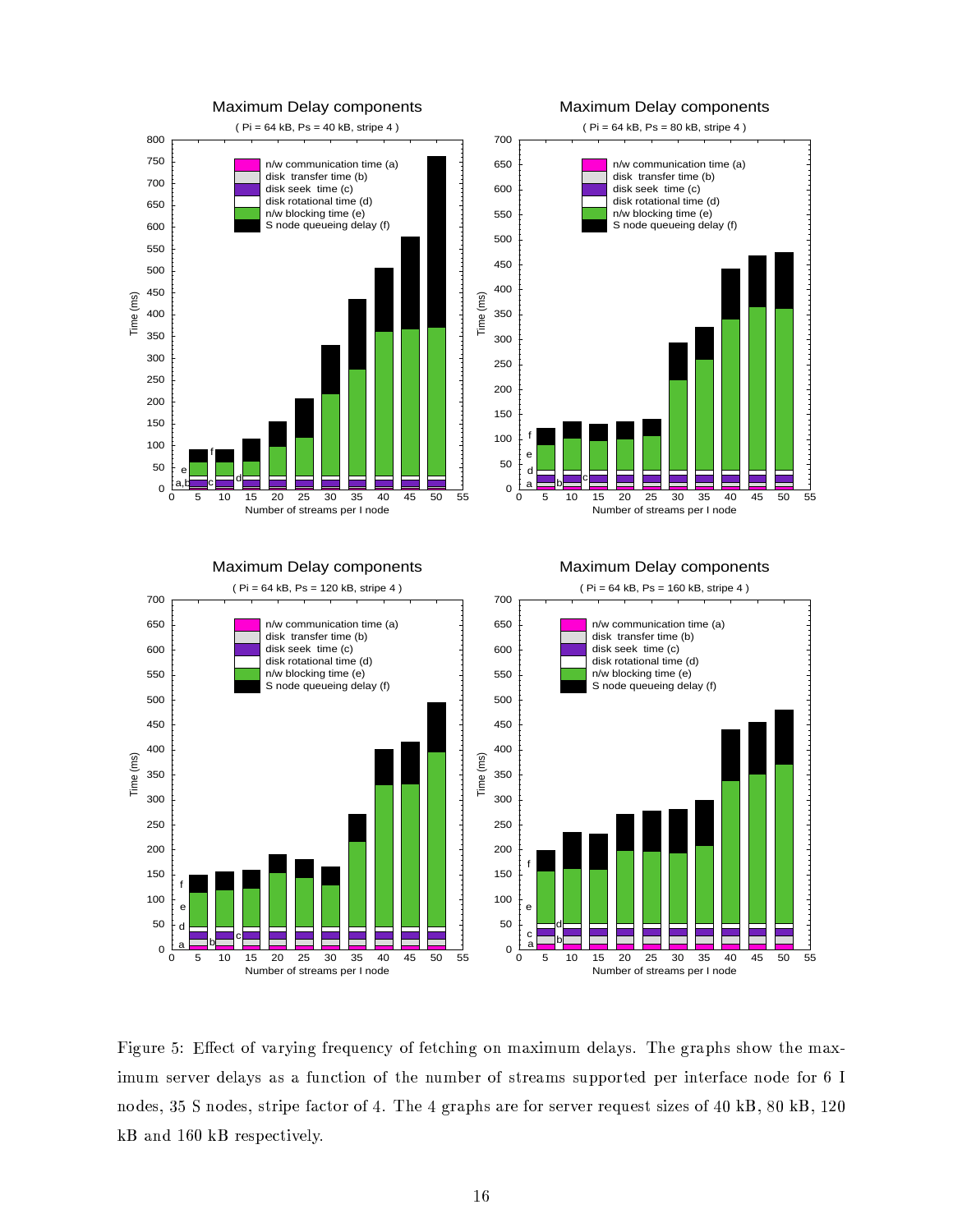

 $\mathbf{D}^t:=\mathbf{C}^t\mathbf{C}^t=\mathbf{C}^t\mathbf{D}^t\mathbf{C}^t=\mathbf{C}^t\mathbf{C}^t=\mathbf{C}^t\mathbf{C}^t=\mathbf{C}^t\mathbf{C}^t=\mathbf{C}^t\mathbf{C}^t=\mathbf{C}^t\mathbf{C}^t$ network blocking delays at low and high loads

8JIV-H\*, 1(200) +:1(W @;)767I/\*(24^2)1\_1JIV +:1/M & D. In France (24^2)101. In France (24^2)101. In France (24 , you'r lil an enir leatrul lil an uirr ri ¨\*(2 8+'1²W @;)767I/\*(c¢+'1[\*!8°N±)7D?I>89\$H@0Y3\$@´\$H89+:IQc>1[@;)1(4X)7D?IA)0\$'c>I!N5\*2 8`D?IK2 CVI>)7D?I>8JIV+H\*,< @;IKIK2¨T[<`\*M@0IK67F9\$HCVI 67I/9B?I/@0)\$H@¤+'1(W fgd)GDJ\$:&9D \*2 8A+'1(W @0)E67I/\*(c +'1[\*98>\*,+H@01A)7D?I89\$H@0Y\$H@\$H89+'Ibc>1[@;)1(45)7D?Id);\$:cI [D?1(WXIKF!IK6X@\$'2 CVI )7D?IZ)76\*(2 @4^IK6R)0\$'c>IZ\$:2 CV6EI/\*!@0I/@KN°)7D?IA!B?IKB?IV\$'2?&`8JIV+\*,<\$:2 CV6EI/\*!@0I/@Kf d2`)7D?I 19)7D?IK6D \*2 8°N\*()d+'1(W \*(2 8DJ\$:&9D load, the disk is highly utilized; moreover, the frequency of service requests is high. Since the disks @0]OIK2 8=\*Z+'1!)d145)7D?Ib)0\$'c>IA@0IKIKY!\$'2?&L\*2 8M671!)V\*()0\$'2?& N 4S1!6 YP¸\$H@XF!IK67<QDJ\$'&!DfG\_2 CV67I/\*!@a\$:2?&Q)7D?IbF(\*,+'B?I (40 ) 41 ) 42 (40 ) 42 (41 ) 42 (41 ) 42 (42 ) 42 (42 ) 42 (42 ) 42 (42 ) 42 (42 ) 42 (42 ) 42 (42 ) 42 (42 ) 42 (42 ) 42 (42 ) 42 (42 ) 42 (42 ) 42 (42 ) 42 (42 ) 42 (42 ) 42 (42 ) 42 (42 ) 42 (42 ) 42 (42 ) 42 (42 ) 42 (4 \$H@X+'1(WXIK6¥)ED \*(2>\$')X\$H@\$'2M)7D?I CK\*!@0Ib1(4±+:1(W \*(2 8QDJ\$'&!DQ+'1[\*!8°fGXDJ\$H@G\$H@@01ATOI/CK\*(B @0I )ED?Id4^67I/9B?IK2 CV<M1(489\$H@0Y  $\blacksquare$ )7D \*()4S1!6 & YPRN?)7D?IA@0B?c1(4)ED?I 8J1!cA\$'2 \*(2J)´CV1!c] 1!2?IK2J)´8JIV+H\*,<?@X\$'2=)ED?I cL\*,J\$'cAB?c CK\*!@;IR\$@RCE+'1[@0IA)71 \*\* ^7.11 11.1.11 m1. .10.101  $A$  and  $A$  if  $\blacksquare$  and  $A$  and  $\blacksquare$ 

# 5 J- 5! % 7J

\_2M)ED?I @0I/CV1!2 8M@0IK)d145IVP]OIK60\$'c>IK2J)@KN?WXIR??I/8Q)7D?Ib)71!)\*²+\*(c>19B?2[)X1(48?\*)\*Z67IK)760\$'IKF!I/8Q]OIK6@0IK67F9\$HCVI 671!B?2 84^1!6 . I.C. III.a American III.am . I.C. IV . (1) TII.AI 100 I.A  $\mathcal{A}$  , and as a define a define a define a define a define a define a define a define a define a define a define a define a define a define a define a define a define a define a define a define a define a define a def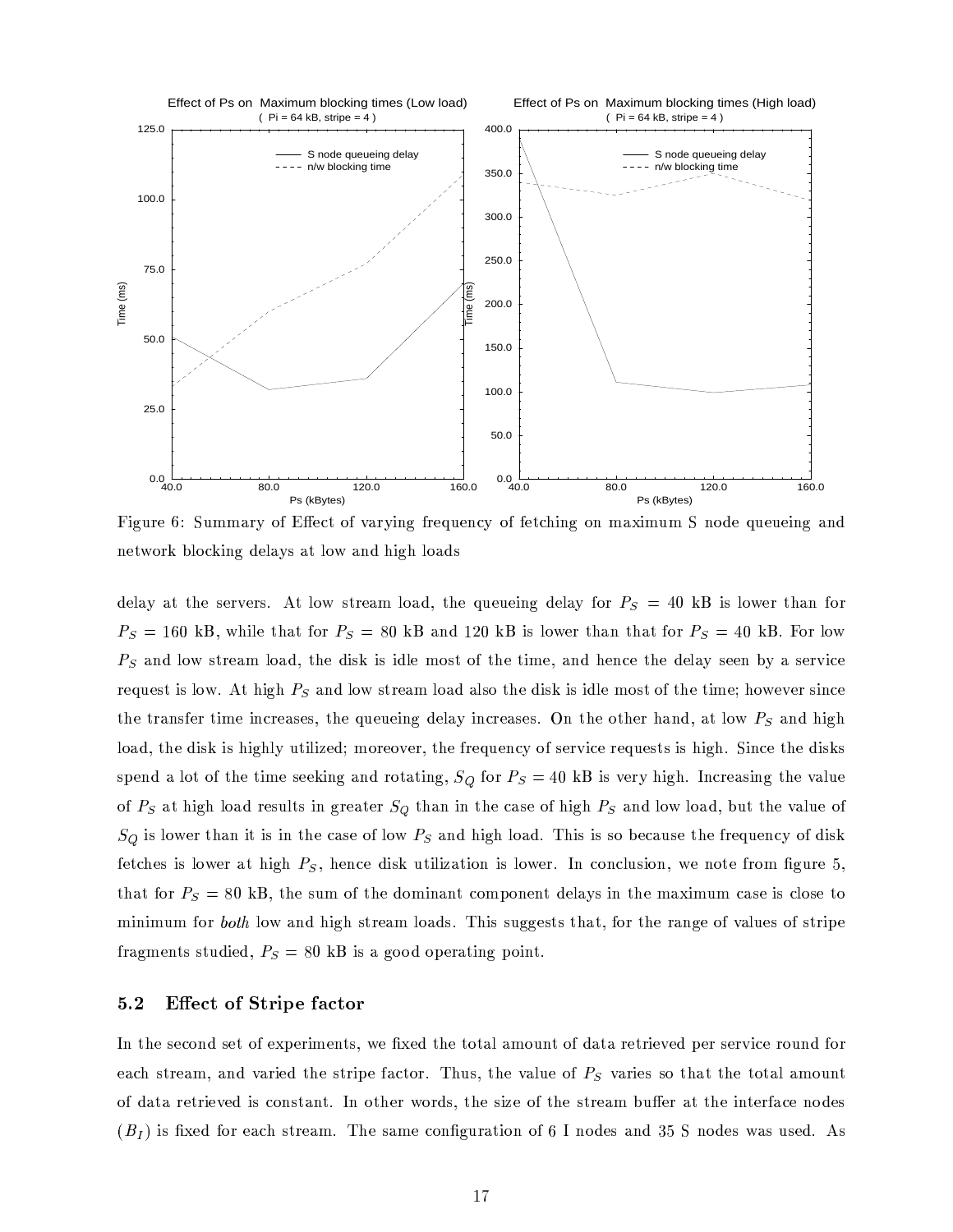before, we collected the average and the maximum component delays as a function of the number of streams served per interface node. Figure 7 shows the results for a stream buffer size of 640 kilobytes and stripe factors of 2, 4, 6 and 8. This corresponds to  $P<sub>S</sub>$  values of 320, 160, 106 and 80 kilobytes respectively.

In this case we observe that in general, smaller the stripe factor, larger is the total delay for a given number of streams. This is due to the fact that low stripe factor implies large S node request size, which in turn implies larger disk transfer and network communication time. An increase in these times increases  $R_{tot}$ . Also, observe that for the low stripe factor of 2, the network blocking time in general is higher than the network blocking time for higher stripe factors. This can be attributed to the large message size  $(320 \text{ k})$  for this stripe factor as compared to the message sizes for higher stripe factors.

Figure 8 shows the maximum component delays for the same configuration as above.

In this case, we see that the values of network blocking time  $(N_Q)$  and S node queueing delay  $(S_Q)$  are much greater than those of the other delays. Hence, the variations in the other delays due to changes in stripe factor are negligible in comparison to the variations in the blocking delays. For a stripe factor of 2,  $N_Q$  is more or less constant over the range of stream loads. This can be attributed to the large message size of 320 kB which causes extensive blocking irrespective of load patterns. On the other hand, for a stripe factor of 8,  $N_Q$  is low for stream loads below 35 streams, and then increases rapidly. With stripe factor 8, the messages are smaller (80 kB) as compared to the message size for stripe factor 2 (320 kB). Although the *number of messages* in an interval of time equal to a service round is greater for higher stripe factors, their *smaller size* results in smaller maximum delays. However, at higher stream loads, the performance penalty due to the increased number of messages outweighs the advantages of smaller message size. This is so because each message requires scheduling, processing and buffering (copying) overhead. At high loads, these overheads for the larger number of messages cause higher maximum network delays.

The variation of the maximum network and S node queueing delays as a function of stripe factor is depicted in figure 9.

The graph on the left is for a relatively low stream load per interface node (15 streams,) while the graph on the right is for a higher load (50 streams). In both cases, we observe that  $N_Q$  is greater than  $S_Q$ .  $S_Q$  varies little over the range of stripe factors. The reason for this behavior is that the total amount of data retrieved in a service round for a stream is constant, hence it lasts for approximately the same time at the interface node during playout. Consequently, the frequency of requests to the S nodes for any given stream is the same in all four cases. Higher values of stripe factor give a slightly greater  $S_Q$ ; this is so because the number of S nodes associated with a stream increases, thus increasing the scheduling and processing delay of media retrieval. As explained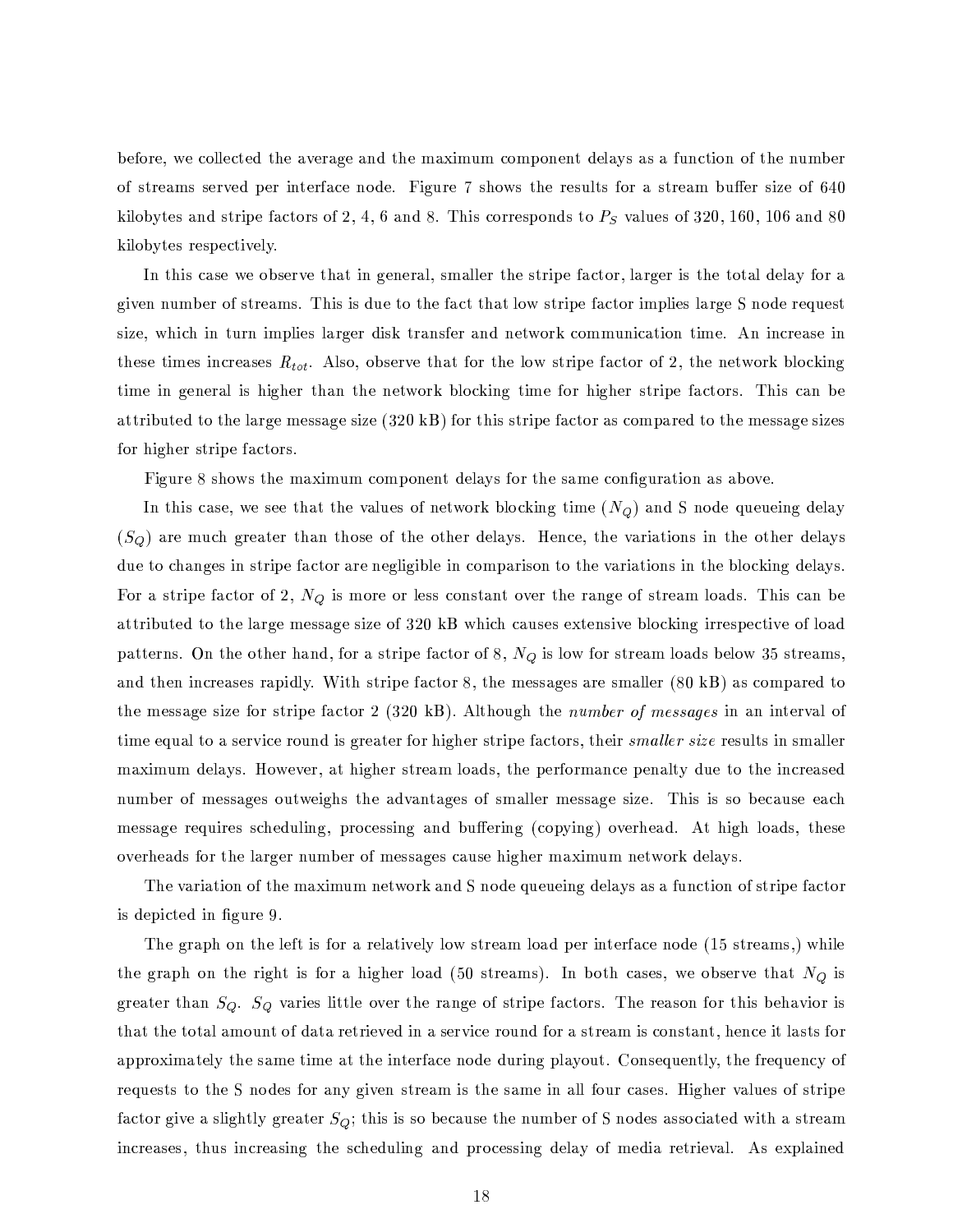

\*4^B?2 CV)0\$'1!2¨1(4X)7D?IA2[B?cAT IK6Z1(4¥@0)76EI/\*(cL@b@0B?]?]O1!67)7I/8`]OIK6R\$'2[)7IK6;4\*!CVI2?1P8JIA4^1!6 # 2?1?8JI/@KN !MÀ32?1P8JI/@KN\*(2 8 . A subo is mutually in a home seath inding its learning the same of the same of the same of the same of the same of the same of the same of the same of the same of the same of the same of the same of the same of the same  $kB$  respectively.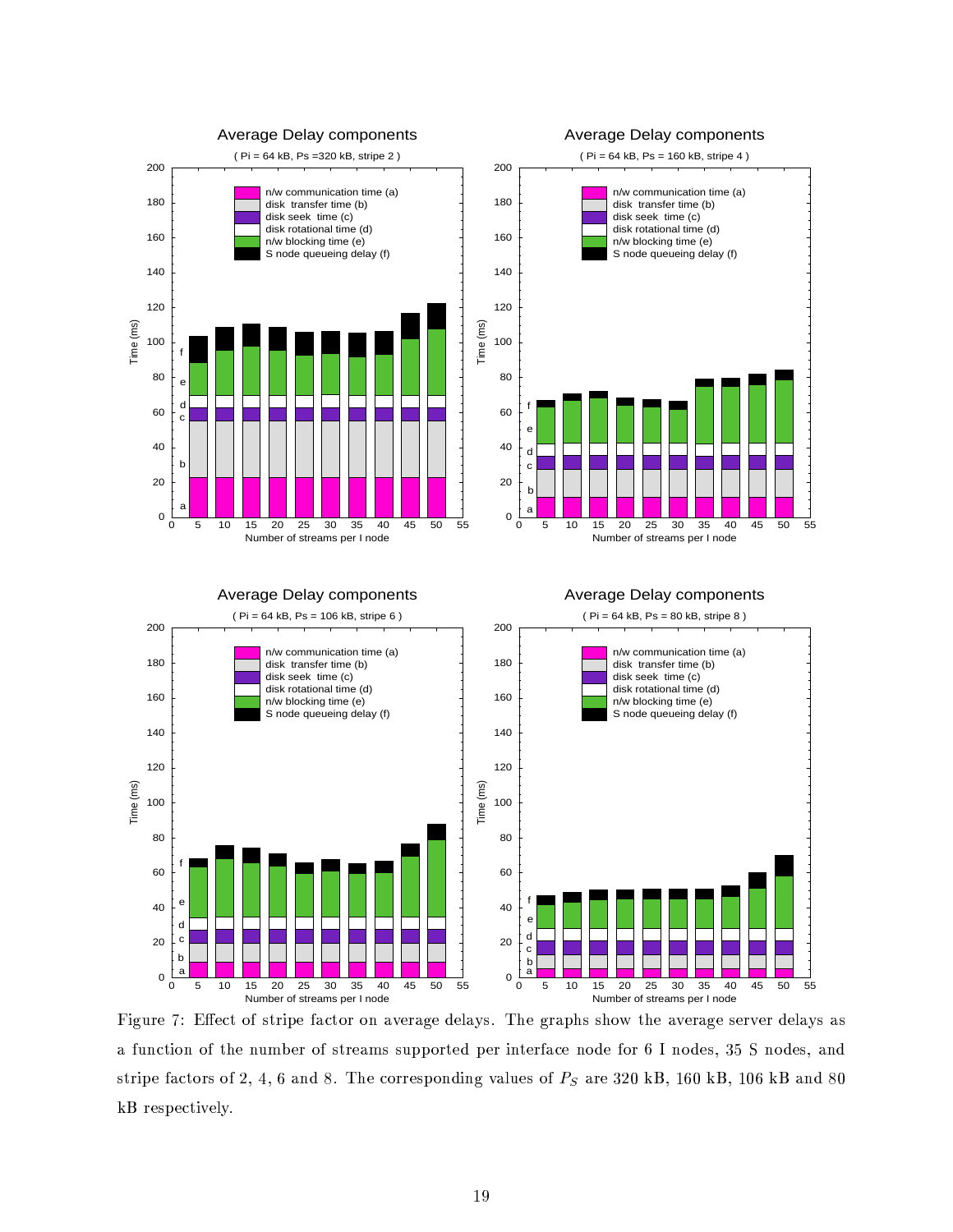

µ±\$'&!B?67I &? ·I/CV)X1(45@0)760\$']OIR4\*!CV)E1!61!2QcL\*,J\$'cAB?c 8JIV+H\*,<?@KfXD?Ib&!6V\*(]?D @@0D?1(W®)7D?IRcL\*,J\$'cB?c@0IK6EF!IK6d8JIV+\*,<?@  $\blacksquare$ . A subo is mutually in a home seath inding its learning the same of the same of the same of the same of the same of the same of the same of the same of the same of the same of the same of the same of the same of the same  $kB$  respectively.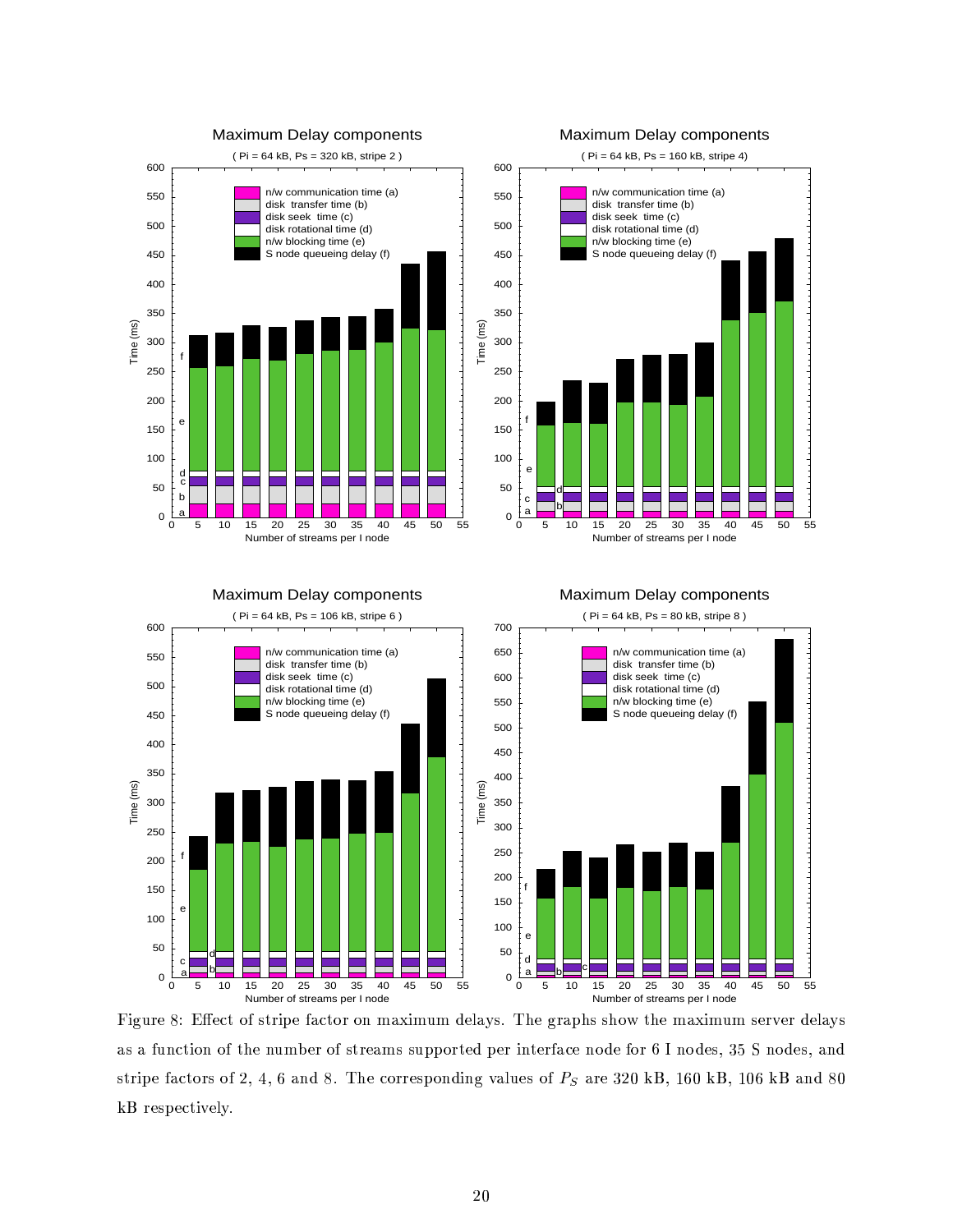

Figure 9: Summary of Effect of stripe factor on maximum S node queueing and network blocking delays at low and high loads

above, increasing the stripe factor causes  $N_Q$  to decrease at low stream loads, while increasing the stripe factor causes  $N_Q$  to increase at higher stream loads.

#### $5.3$ Configuration tradeoffs

In a third set of experiments, we investigated the tradeoffs involved in varying the ratio of interface nodes to server nodes, given a certain number of total nodes. We used a total of 41 nodes, with stripe factor of 4 and a  $P_S$  value of 64 kB. In the first case, the server was configured as 8 I nodes and 33 S nodes, while in the second case, it was configured as 6 I nodes and 35 S nodes. Thus the ratio of the number of S nodes to the number of I nodes was approximately 4:1 and 6:1, respectively. Figure 10 shows the component delays as a function of stream load for the two cases. We observe that in the former case, the S node queueing delay is the largest individual component, while in the latter case, the network blocking time is the largest component. This is because the number of S nodes to store media data decreases in the first case, while at the same time the total number of streams that must be served increases. Hence the server nodes become the throughput bottleneck.

### **Exploiting Data Access Patterns** 6

It is natural that certain objects in a database are accessed more frequently than other objects. For example, in a video-on-demand application, it is highly likely that the demand for newly released movies will be higher than that for older movies. We present two modifications of the basic retrieval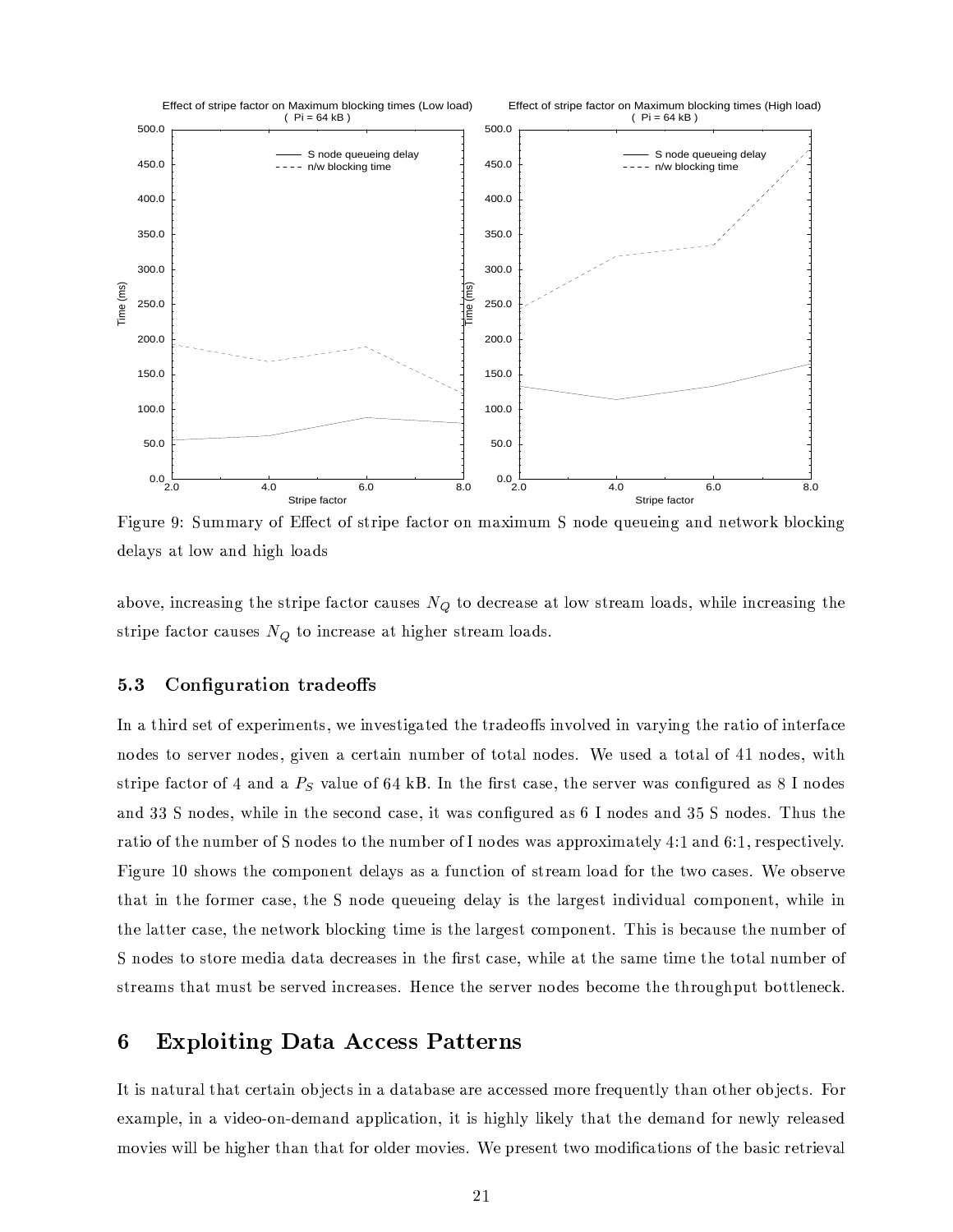

10D.40D.ICCL/(10)7D?JI/CATOIK6X14Å1 1(42?1P8JI/@¦fµ±\$'&!B?67I 192M)7D?IR+'IV4S)%\$H@G4S196\*A6\*();\$:1A1(4 <sup>I</sup> N[W%DJ\$U+'IA)7D \*()%1!2M)7D?Ib60\$'&!DJ)X\$H@X4^1!6d\*A6\*)0\$'1>1(4 # <sup>I</sup>

\*,+'&!1!6;\$:)ED?c)7D \*()d\*!8?8J67I/@E@X)7DJ\$H@X\$H@7@;B?I!f¥XD?IbT \*9@\$HC \*,+'&!1!6;\$:)ED?c 8J1[I/@2?1!)d)\*(Y9Id4^67I/9B?IK2 CV<M1(48?\*()\*\*!CKCVI/@7@G\$'2J)71 \*!CKCV1!B?2J)/N?W%DJ\$U+'IZ)7D?I 2?IV?)d)0WX1IV?]J+'1(\$'))EDJ\$@4^I/\*()7B?67IR)71>67I/8JB CVIZ)7D?Ib67I/@0]O1!2 @0IZ)0\$'c>I )71A2?IKW 67I/9B?I/@0)@Kf

# 6.1 Remote Disk Stream Scheduling Algorithm (RDSS)

In this algorithm, each video stream is scheduled by explicitly retrieving stripe fragments from )7D?I ¼2?1P8JI/@¦f`\_2¡)7DJ\$H@A\*(]?]?671[\*9C7D)7D?IQ7Á @7CED?I/8JBJ+'IK6>)\*(Y9I/@ 2?1¨\*!8JF(\*(2J)\*(&!I>14)7D?IQ] 1[@7@a\$:TJ\$-+-\$')0<¡)7D \*()A)7D?I same multimedia object is being used by multiple users simultaneously. Consequently, when many objects have this reference pattern, this policy will create excess interconnection-network and disk )76\*²C(f d1(WXIKF!IK6/N9\$')X\$H@d)ED?I @\$'c>]J+'I/@0)b)71Z\$'c>]J+'IKc>IK2[),f

# 6.2 Local Disk Stream Scheduling Algorithm (LDSS)

XDJ\$H@\*,+'&!1!60\$')7D?c \*(2 8b)ED?I2?IV?)51!2?IX8JIK] IK2 8Z1!2ZT IV\$'2?& \*(TJ+'I)71R8JIK)7I/CV)5)ED \*()5@01!cI1!T?£0I/CV)@\*67IT IV\$'2?& \*!CKCVI/@7@;I/8 c>1!6EI 4^67I/9B?IK2[);+:<3)7D \*(2`1!)7D?IK6V@KfDJ\$@%4^B?2 CV)0\$'1!2¯CK\*2kTOI>] IK6;4S1!6Ec>I/8`TJ<=)7D?IA1!T?£0I/CV)RcL\*(2 \*(&!IK6b2?1?8JIM\_2?1?8JI º\$'23 &!B?67I JVfbÀ(\$'2 CVIL\*,+-+2?IKW¹67I/9B?I/@0)@%4^1!6@;)767I/\*(cL@RCV1!c>IZ)71Q)7DJ\$H@d2?1?8JI!NO\$') CK\*(2M+'1!&M)7D?IZ1!T?£0I/CV)´\*9CKCVI/@7@  $\overline{\phantom{a}1}$  fa the factor in the factor in the factor in the factor in the factor in the factor in the factor in the factor in the factor in the factor in the factor in the factor in the factor in the factor in the fact 
 [N[)ED?IK2=)7D \*()%1!T?£0I/CV)\$H@RCE+H\*!@7@\$- I/8`\*!@d\* §Py«§j[lu!zZy[©rªKsV¬/o <sup>f</sup>

Having identified an object as being popular, when the next request for that object comes in, the stripe fragments are retrieved from the S nodes in the usual way. However, in addition to @0IK2 89\$'2?&>] \*!CEY!IK)@14±@a\$:.KI )71Z)7D?ICE+-\$'IK2[),N?)7D?I@0)E60\$'] I%4S6\*&!c>IK2J)@67IK)760\$'IKF!I/84^671!c )ED?I k2?1?8JI/@X\*(67IdW%60\$')7)7IK2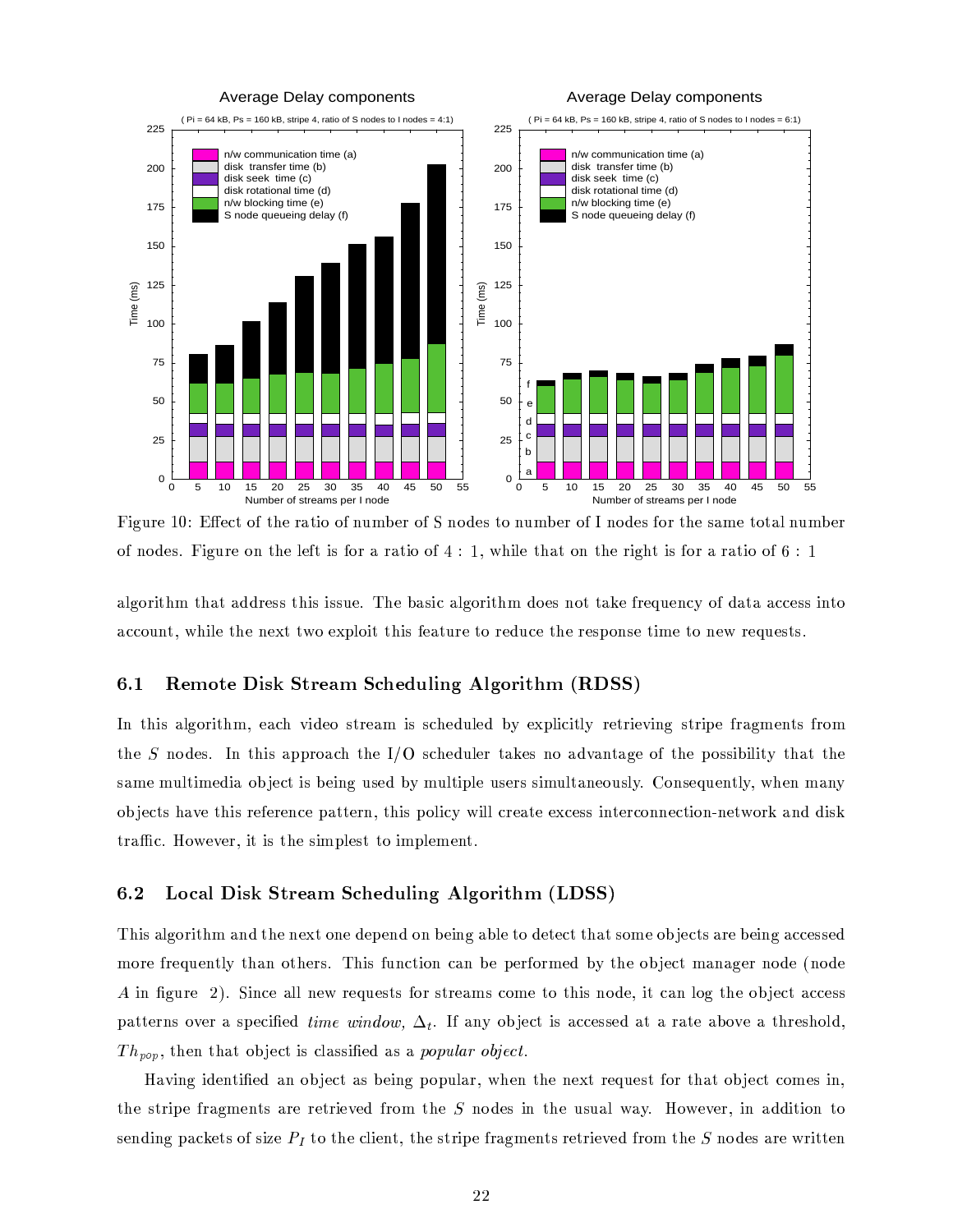to the local disk at the corresponding I node. Thus, when the next request for the object comes in, the object can be streamed from the local disk of the  $I$  node. This has the benefit of reducing interconnection-network and  $(S)$  node disk traffic, and also improving the overall response time of the system. Note that the overhead of storing the stripe fragments on local disk is marginal, since disk writes are non-blocking and can proceed in the background.

#### (Local) Memory Stream Scheduling Algorithm (LMSS)  $6.3$

This algorithm goes a step further in reducing system response time for popular objects. In this case, a popular object is stored on the I node backing store as in the LDSS scheme. In addition, the first few packets of the object are stored in the main memory of the I node, so that when a request comes in, it can be served immediately once it has been accepted.

In both the LDSS and LMSS schemes, it is also necessary to keep track of when the frequency of access of a object falls below the threshold separating popular object and other objects. In that case, the disk space occupied by that object at the  $I$  node can be used to store another popular object.

#### $6.4$ Comparison of RDSS, LDSS and LMSS schemes

We noted the performance of the algorithms for a server configuration of 6 interface nodes and 24 server nodes, and a stripe factor of 4. The composition of the requests was varied as follows : starting from requests for unique media objects, the percentage of requests for the same object was successively increased. Figure 11 shows the maximum number of streams that could be simultaneously supported using each of the three policies.

We observe that for a low percentage of requests for the same object, the  $RDSS$  algorithm outperforms the other two algorithms. This is so because in the latter two cases we allocate a dedicated I node for the popular object. For a low percentage of requests for the popular object, the dedicated node is underutilized: it sources less streams than its full capacity, while a normal I node in its place could have sourced the maximum number of streams that such a node can source. With increasing amounts of requests for the same object, however, the LDSS and LMSS algorithms outperform the  $RDSS$  algorithm as they reduce the load on the server nodes caused by frequently accessing the same object. Between the LDSS and LMSS algorithms, the latter clearly outperforms the former for different values of the percentage of requests for a popular object. Lastly, the performance of the RDSS algorithm deteriorates rapidly as the percentage of requests for the popular object is increased, due to the corresponding increase in the load of the  $S$  nodes on which the popular object is stored.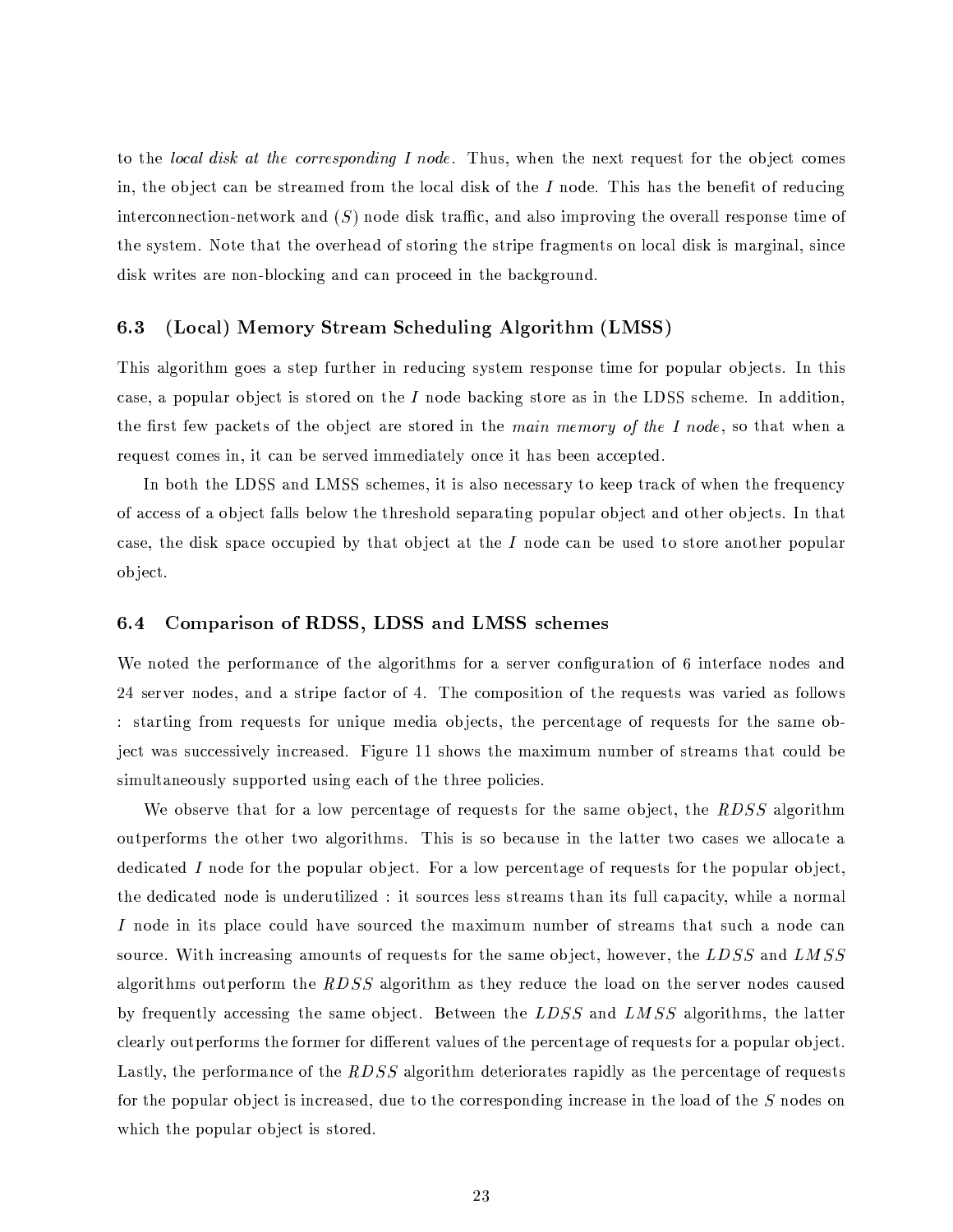

Figure 11: Maximum number of streams that can be supported for each algorithm for 6 I nodes and 24 S nodes, for varying number of requests for the same object, on the Intel Paragon

### A Dynamic Admission Control Algorithm  $\overline{7}$

In this section we discuss how dynamic knowledge of server workload can be used to develop an admission control algorithm for accepting client requests. When a client requests a stream from the server, the server commits to servicing the client only if it can guarantee the real time bandwidth required by the new stream, while at the same time continuing to serve existing streams without degradation in service. The subsystem of the server's software that is responsible for this decision is called the *admission control policy*.

With reference to the RDSS scheme, equation 2 gives the average theoretical time to retrieve  $P<sub>S</sub>$  bytes from a S node. However, this equation does not take into account the network and S node blocking times, which have been shown to be critical in determining the retrieval time. To take this effect into account, the server can be modeled abstractly as a *weighted undirected bipartite* graph, citett  $G = (I, S, E)$ , where I is the set of interface nodes, S is the set of server nodes, and E is the set of edges connecting nodes in  $I$  to nodes in  $S$ . An edge connecting nodes i and j has a weight  $w_{ij}$ , whose value is calculated as explained below. Given this model, an interface node can accept a new client request if the following conditions are satisfied :

#### $7.1$ **Sufficient Buffer Space**

If an I node is serving n streams, and  $B_{I_{tot}}$  is the total buffer space at the interface node (used as well as unused), then in order to start serving a new stream request,  $M$ , there should be sufficient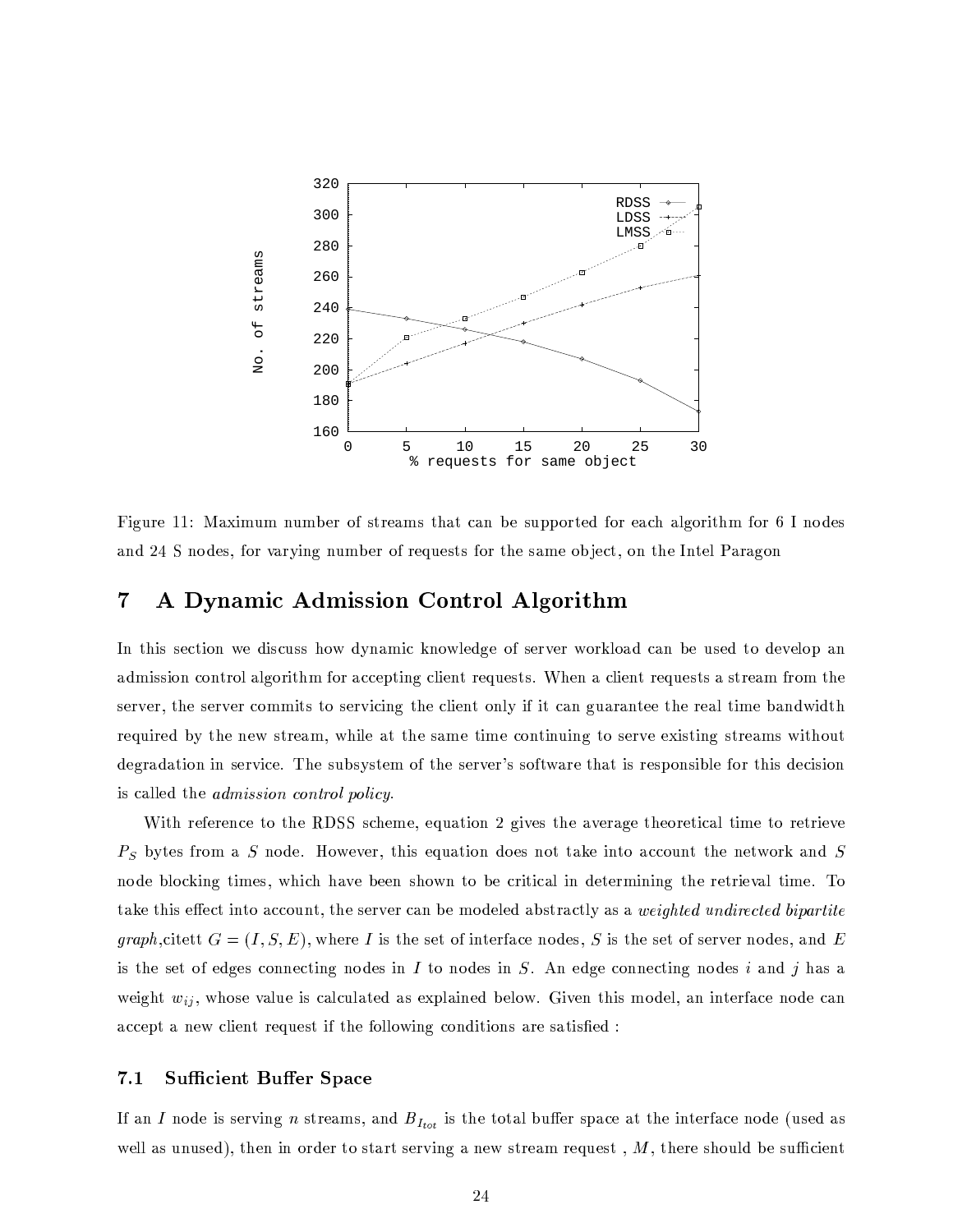buffer space for the new stream:

$$
B_{I_{tot}} > \sum_{j=0}^{n} B_{I_j} + B_{I_M} \tag{4}
$$

#### $7.2$ **Sufficient Retrieval Capacity**

The weight  $w_{ij}$  of edge ij of the graph  $G = (I, S, E)$  represents the average time to retrieve  $P_S$  bytes from a server node under existing server workload i.e. at the time of invocation of the admission control algorithm. This is a more accurate estimation of retrieval time than  $\delta_{io}$  of equation 2, which gives the average retrieval time in the absence of blocking effects. In order to estimate the value of  $w_{ij}$ , two possibilities exist. The candidate I node may already be retrieving fragments (in the course of serving existing streams) from some or all of the S nodes storing the data of the new stream. In that case, it can directly estimate the value of  $w_{ij}$  for the connection to server node  $S_j$  by using past history (for example, the average of the last m time delays to retrieve fragments from  $S_i$ ). For the remaining S nodes storing the new stream's data, communication is required. Each server node keeps track of the actual time (including the queueing time) taken to retrieve the last m stripe fragments. The average of these m values gives the average fragment retrieval time at that S node. The second component that contributes to  $w_{ij}$  is the interconnection network delay. It is the sum of the time to send a request to the S node  $(\delta_{rq})$  and the time to transfer  $P_S$  bytes over the network (inclusive of the network blocking time). The candidate  $I$  node sends a dummy request to the remaining S nodes storing the requested stream. Each S node sends a dummy data packet of size  $P<sub>S</sub>$  to the I node. The round trip time then gives the network cost of retrieval. In addition, each S node sends the estimated retrieval time in the dummy message to the I node. This time, when added to the measured network time, gives the value of  $w_{ij}$ .

The condition to be satisfied for the retrieval capacity can now be stated. The candidate I node determines the value of  $w_{ij}$  for each of the S server nodes (recall that S is the stripe factor of a stream) storing the requested streams. For example, figure 12 shows node  $I_2$  (candidate node) trying to determine if it can accept a request for a stream stored on nodes  $S_1$ ,  $S_3$ ,  $S_4$ , and  $S_6$ .

An interface node incurs operating system overhead due to sending and receiving packets, copying data and scheduling transfers. Let the net operating system overhead at the candidate I node be denoted by  $\delta_{ov}$ . Recall that  $\delta_S$  denotes the time for which the data retrieved in a service round lasts at an interface node. Then, a candidate interface node i can accept a request for a new client stream if, and only if, the maximum edge weight among all the  $j$  server nodes on which the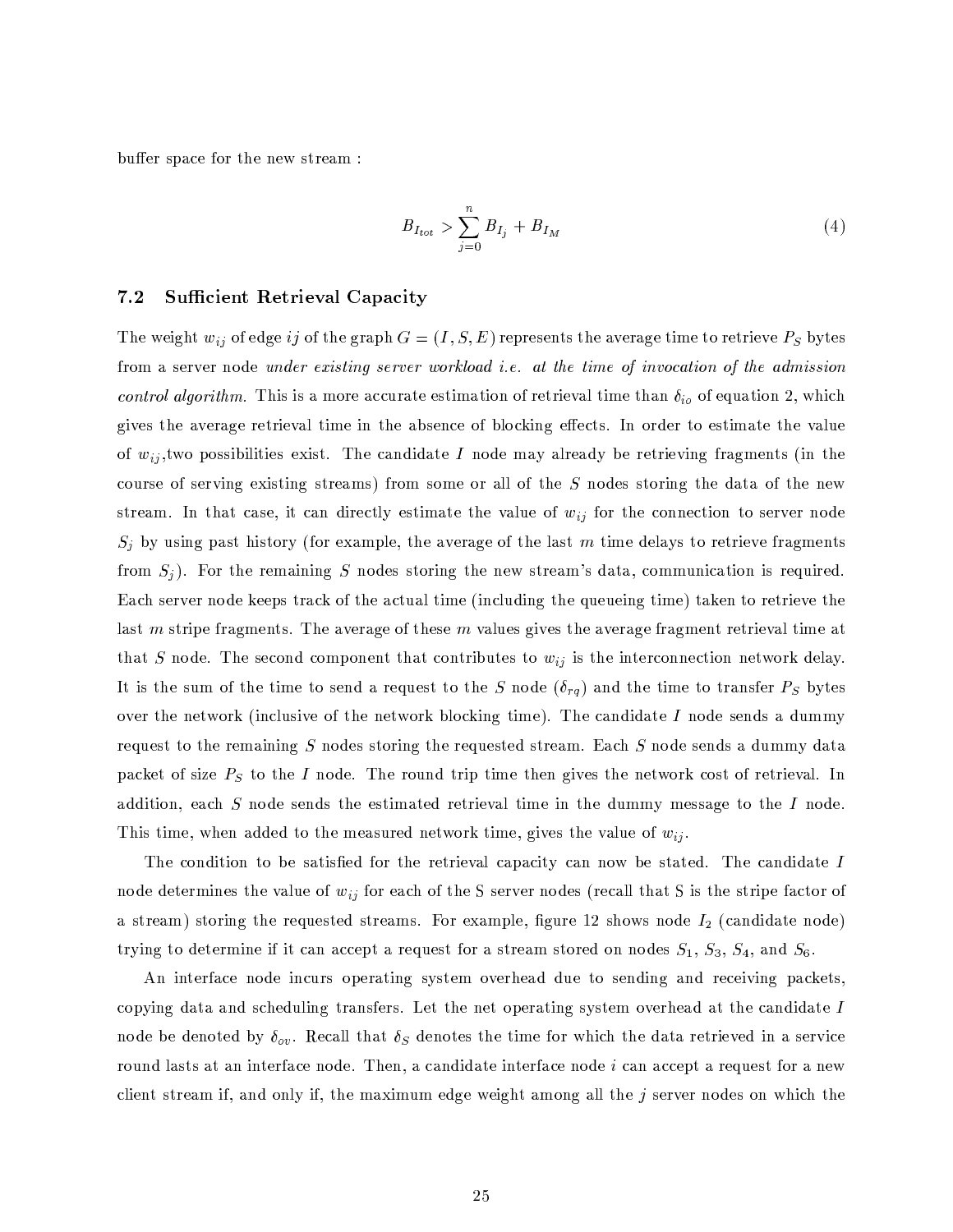

Figure 12: Abstract model of the server - a bipartite graph with two sets of nodes  $(I \text{ and } S)$ , with edge weights representing the time to retrieve  $P_S$  bytes from a server node. Figure shows admission control policy trying to determine if node  $I_2$  can accept a client request for sourcing a stream whose data is stored on nodes  $S_1$ ,  $S_3$ ,  $S_4$ , and  $S_6$ .

new stream's data is striped does not exceed the permissible retrieval time :

$$
max(w_{ij}) < \delta_S - \delta_{ov} \tag{5}
$$

The cost of using a dynamic admission control policy such as this one is the overhead of maintaining history of data retrieval delays and communication costs between server nodes to determine retrieval delay when no history exists. Consequently, the length of the interval over which history is maintained is a crucial design parameter. We are in the process of determining suitable values for this parameter.

### Conclusions 8

We now summarize the tradeoffs involved in choosing values for the design parameters for a mediaon-demand server.

# 1. Buffering requirements vs. Frequency of data retrieval.

Given a stripe factor, the buffer space needed at an I node to source a client stream is inversely proportional to the frequency of media retrieval from the S nodes. Smaller the buffer space available at an I node for a stream, smaller is the size of the stripe fragments. The average total retrieval time was found to be directly proportional to the value of  $P_S$ . While small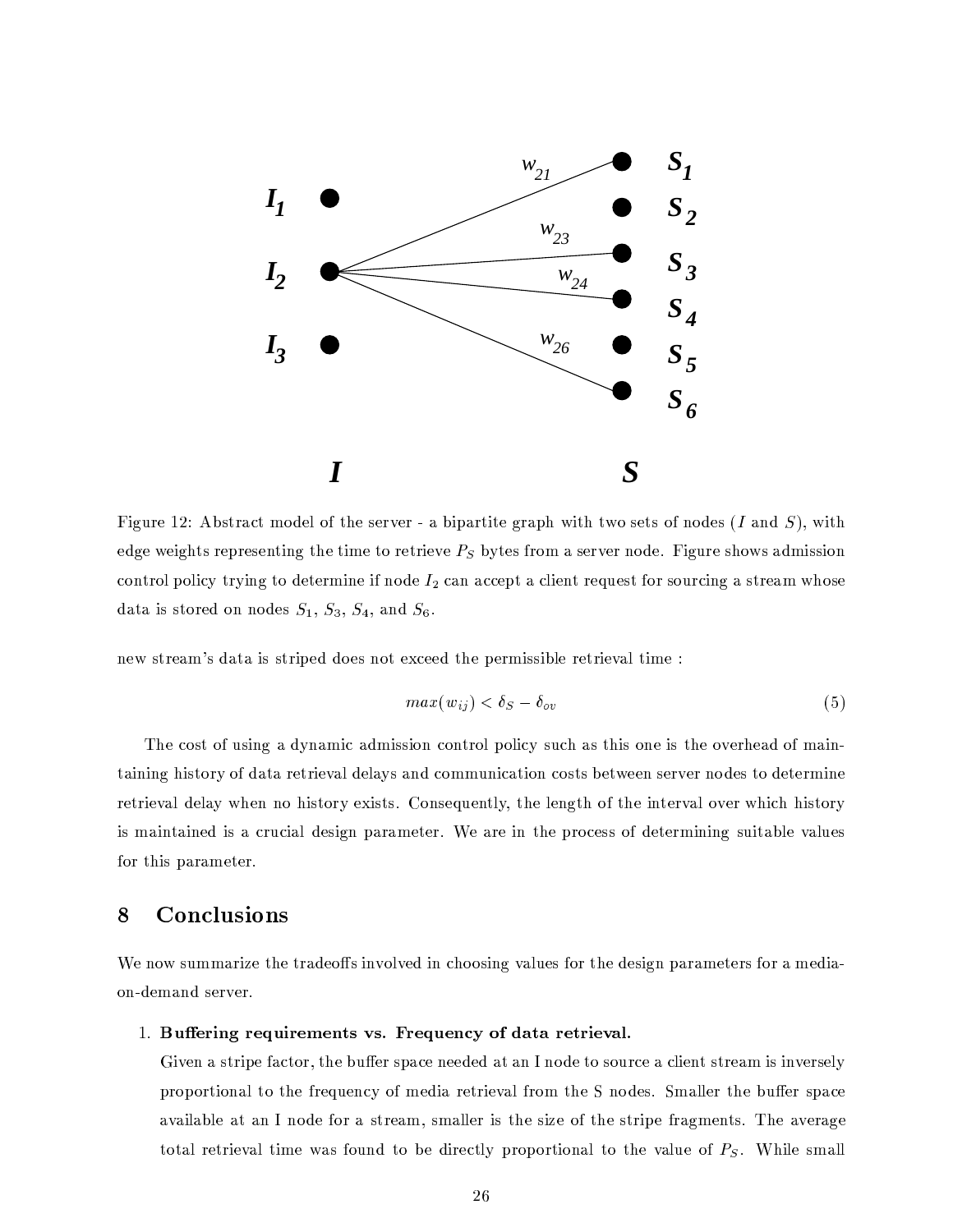values of  $P_S$  have the advantages of low buffering requirements and low average total retrieval time, they give the worst maximum retrieval times at high stream loads. Large values of  $P_S$ result in lower variation in both the average as well as total retrieval times at both low and high loads, and will thus be attractive if sufficient buffer space is available and clients require a uniform (high) quality of service under all load conditions.

# 2. Effect of varying stripe factor

In practice, the stream buffer space at an I node will be limited. Note that each stream that an I node has to source requires a stream buffer. Hence, smaller the buffer per stream, larger is the number of streams that the server can source. Given a stream buffer of a certain size, there is a tradeoff in the choice of the stripe factor used. We observed that larger the stripe factor, greater is the parallelism of data retrieval and lesser is the average total retrieval time for a stream. A high stripe factor implies that the total number of messages flowing through the network and the number of S nodes serving a given stream increases. This increases the processing, scheduling and buffering overheads. Consequently, high stripe factors result in high *maximum* blocking delays at high stream loads.

## 3. Ratio of S nodes to I nodes

Economic factors can limit the total number of nodes available to the designer of a multimedia server. Given a fixed number of nodes, interesting tradeoffs are possible in designating the nodes as server nodes or interface nodes. Since it is the interface nodes that actually source the client streams, it is desirable that their number be large, so that the total streaming capacity of the server is high. On the other hand, since it is the server nodes that actually store the media data, it is desirable that their number be large also. We showed how a low S to I ratio resulted in higher average total retrieval time compared to a high S to I ratio. We saw that the S node queueing delay is much higher for a low S/I ratio than it is for a high S/I ratio. Given a fixed total number of nodes and a certain ratio of S nodes to I nodes, the designer can increase the ratio so that more storage space is available. Although the total number of streams that the server can source will decrease, the designer can afford to choose disks with lower performance so that the same quality of service can be guaranteed to clients at a lower net server cost.

## 4. Caching Tradeoffs

It is natural to assume that all the data objects in a media-on-demand database will not be accessed with the same frequency. The LDSS and LMSS scheduling schemes showed the benefit of being able to dynamically reconfigure the server so that an  $I$  node also becomes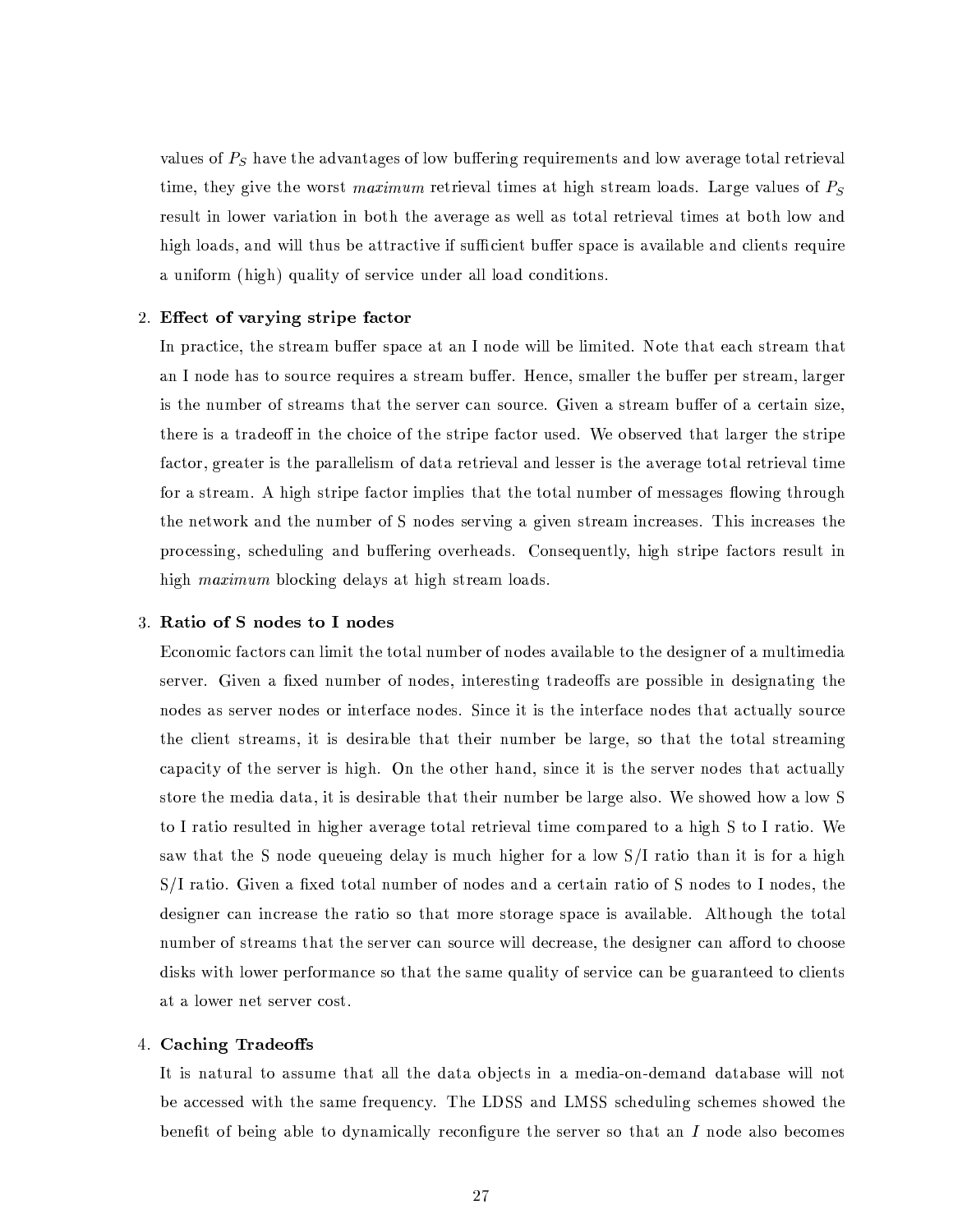a S node. This could be of use in cases where some media objects are accessed with a high frequency. The throughput of the server can then be increased by *migrating* the frequently accessed media object from the S nodes on which it is stored to local disk(s) at an I node. The I node could then be dedicated to serving requests for the popular media object. An even better gain in performance is attained if it is possible to store a substantial part of the data of the popular object in main memory at the interface node. The price that must be paid for the performance gain is operating system overhead and increased complexity of scheduling software for trapping access patterns, migrating and storing the popular object; the possible need for expensive high-performance disk arrays at the interface nodes, and the need for larger main memory at the interface nodes.

In this paper we have investigated and evaluated the effects of varying the design parameters in a media-on-demand server. We have shown that different tradeoffs are possible by choosing different values for these parameters. We should how data access patterns can be exploited to improve server throughput. A dynamic admission control policy that takes existing workload into account was developed. The different components of server operation affect each other in complex ways. In conclusion, we note that the choice of values for the parameters is guided by quality of service requirements of clients, anticipated and actual load conditions, access patterns of clients, quantity and quality of server resources, and economic considerations.

# References

- $[BCG+92]$ P. B. Berra, C.-Y. Chen, A. Ghafoor and T. Little. Issues in networking and data management of distributed multimedia systems. In proceedings of the First International Symposium on High Performance Distributed Computing, September 1992.
- [ $RaV92$ ] P. V. Rangan and H. Vin. Efficient storage techniques for digital continuous multimedia. IEEE Transactions on Knowledge and Data Engineering, Vol. 5, No. 6, August 1993.
- $\lceil$ Lan $94\rceil$ J. Lane. ATM knits voice, data on any net. IEEE Spectrum, February 1994.
- $[Ga191]$ D. Le Gall. MPEG: a video compression standard for multimedia applications. Communications of the ACM, April 1991.
- $[ReW93]$ A. Reddy and J. Wyllie. Disk-scheduling in a multimedia I/O system. Proceedings of the 1st ACM Intl. Conference on Multimedia, August 1993, pg. 225.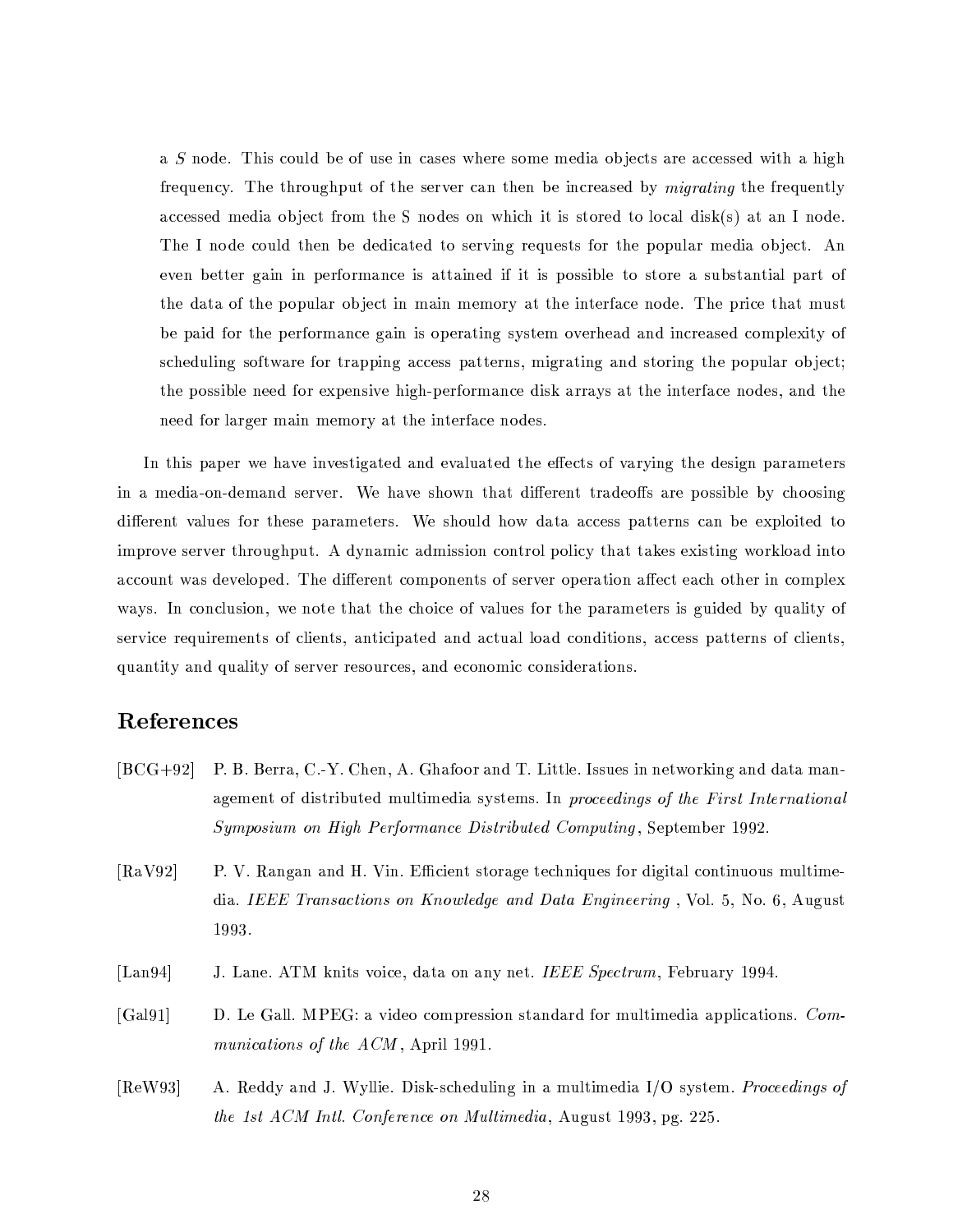- $[ReW94]$ A. Reddy and J. Wyllie. I/O issues in a multimedia system. IEEE Computer, March 1994.
- $[\mathrm{RVR}92]$ P. V. Rangan, H. Vin and S. Ramanathan. Designing an on-demand multimedia service. IEEE Communications, Vol 30, No. 7, July 1992.
- $[GhR93]$ S. Ghandeharizadeh and L. Ramos. Continuous retrieval of multimedia data using parallelism. IEEE Trans. on Knowledge and Data Engineering, Vol. 5, No. 4, August 1993.
- $[AOG92]$ D. Anderson, Y. Osawa and R. Govindan. A file system for continuous media. ACM Trans. on Computer Systems, Vol. 10, No. 4, November 1992.
- $[PRP94]$ C. Papidimitriou, S. Ramanathan and P. V. Rangan. Information caching for delivery of personalized video programs on home entertainment channels. Proc. of the Intl. Conference on Multimedia Systems and Computing, May 1994.
- $[LV94]$ T. Little and D. Venkatesh. Prospects for interactive video-on-demand. IEEE Multi*media*, vol. 1, number 3 (Fall 1994).
- $[VG+94]$ H. Vin, A. Goyal, et. al. An observation-based admission control algorithm for multimedia servers. Proc. of the Intl. Conference on Multimedia Systems and Computing, May 1994.
- $[DK+92]$ A. L. C. Drapecu, R. Katz, G. Gibson, et. al. RAID-II: a scalable storage architecture for high-bandwidth network file service. University of California at Berkeley technical report UCB: CSD-92-672, 1992.
- $[Int93]$ Intel Corporation. Paragon OSF/1 User's Guide, Intel Supercomputer Systems Division, February 1993.
- $[Per94]$ T. Perry. Technology 1994: Consumer Electronics. IEEE Spectrum, January 1994, pg. 30
- $[Aok94]$ T. Aoki. Digitalization and integration portend a change in life-style. IEEE Spectrum, January 1994, pg. 34.
- $[Hwa93]$ K. Hwang. Multiprocessors and multicomputers. Advanced Computer Architecture: *Parallelism, Scalability, Programmability.*, McGraw Hill, 1993.
- $[KJ+84]$ M. McKusick, W. Joy, S. Leffler and R. Fabry. A fast file system for UNIX. ACM *Transactions on Computer Systems,* 2(3), August 1984.